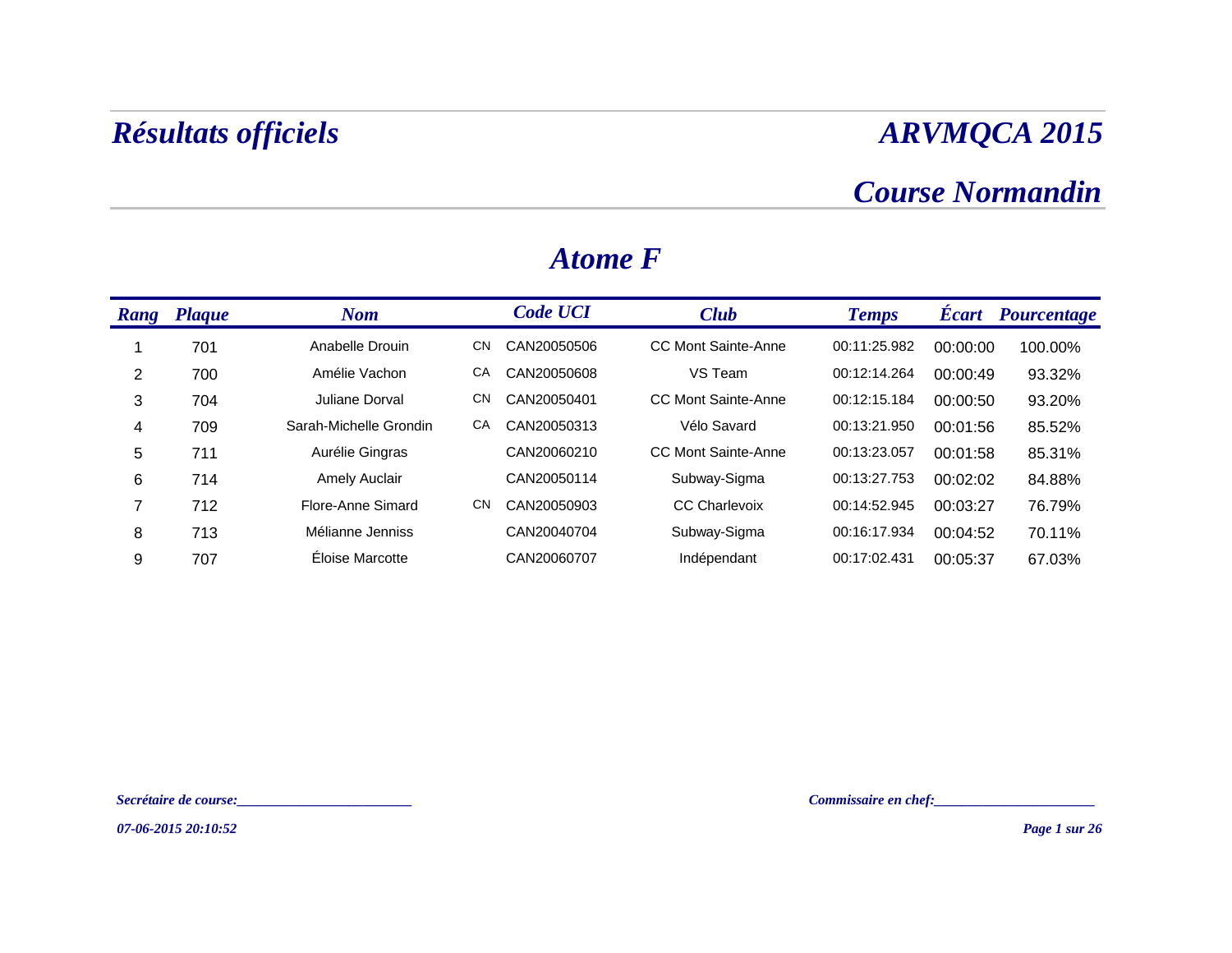### *Course Normandin*

| Rang | <b>Plaque</b>  | <b>Nom</b>               |           | <b>Code UCI</b> | <b>Club</b>                | <b>Temps</b> | <b>Ecart</b> | Pourcentage |
|------|----------------|--------------------------|-----------|-----------------|----------------------------|--------------|--------------|-------------|
|      | 17             | Alexis Bouchard          | CN        | CAN20050321     | Sport Olympe               | 00:19:20.133 | 00:00:00     | 100.00%     |
| 2    | 20             | William Langlais         | CN        | CAN20050916     | Subway-Sigma               | 00:21:39.609 | 00:02:19     | 89.30%      |
| 3    | $\overline{c}$ | Félix Roy                | <b>CN</b> | CAN20050107     | <b>CC Mont Sainte-Anne</b> | 00:21:58.795 | 00:02:38     | 88.01%      |
| 4    | 10             | Léo Larichelière         | <b>CN</b> | CAN20050212     | <b>CC Mont Sainte-Anne</b> | 00:21:59.357 | 00:02:39     | 87.95%      |
| 5    | 25             | Alexy Harvey             | <b>CN</b> | CAN20050302     | Sport Olympe               | 00:22:25.411 | 00:03:05     | 86.25%      |
| 6    | 46             | <b>Thomas Paquet</b>     | CA        | CAN20050215     | Vélo Savard                | 00:22:26.222 | 00:03:06     | 86.18%      |
| 7    | 29             | Jeremy Laflamme          |           | CAN20060918     | Mathieu Performance        | 00:22:36.284 | 00:03:16     | 85.55%      |
| 8    |                | Olivier Cyr              | <b>CN</b> | CAN20050214     | Sport Olympe               | 00:23:03.537 | 00:03:43     | 83.88%      |
| 9    | 41             | <b>Edouard Renaud</b>    | <b>CN</b> | CAN20050701     | Sport Olympe               | 00:23:16.953 | 00:03:56     | 83.09%      |
| 10   | 12             | <b>Charles Grenier</b>   | <b>CN</b> | CAN20050503     | Sport Olympe               | 00:23:21.165 | 00:04:01     | 82.80%      |
| 11   | 4              | <b>Tristan Grandmont</b> |           | CAN20060126     | <b>CC Mont Sainte-Anne</b> | 00:23:39.932 | 00:04:19     | 81.75%      |
| 12   | 22             | Zachary Turgeon          | <b>CN</b> | CAN20050305     | Sport Olympe               | 00:24:07.060 | 00:04:47     | 80.17%      |
| 13   | 40             | <b>Renaud Lalancette</b> |           | CAN20050209     | Sport Olympe               | 00:24:11.413 | 00:04:51     | 79.94%      |
| 14   | 6              | Mathis Duval             |           | CAN20060322     | Subway-Sigma               | 00:24:57.681 | 00:05:37     | 77.49%      |
| 15   | 47             | Joseph Perreault         | <b>CN</b> | CAN20050410     | Mathieu Performance        | 00:25:14.165 | 00:05:54     | 76.62%      |
| 16   | 3              | Zachary Bolf             |           | CAN20060907     | <b>CC Mont Sainte-Anne</b> | 00:25:14.170 | 00:05:54     | 76.62%      |

#### *Atome H*

*Secrétaire de course:\_\_\_\_\_\_\_\_\_\_\_\_\_\_\_\_\_\_\_\_\_\_\_\_\_ Commissaire en chef:\_\_\_\_\_\_\_\_\_\_\_\_\_\_\_\_\_\_\_\_\_\_\_*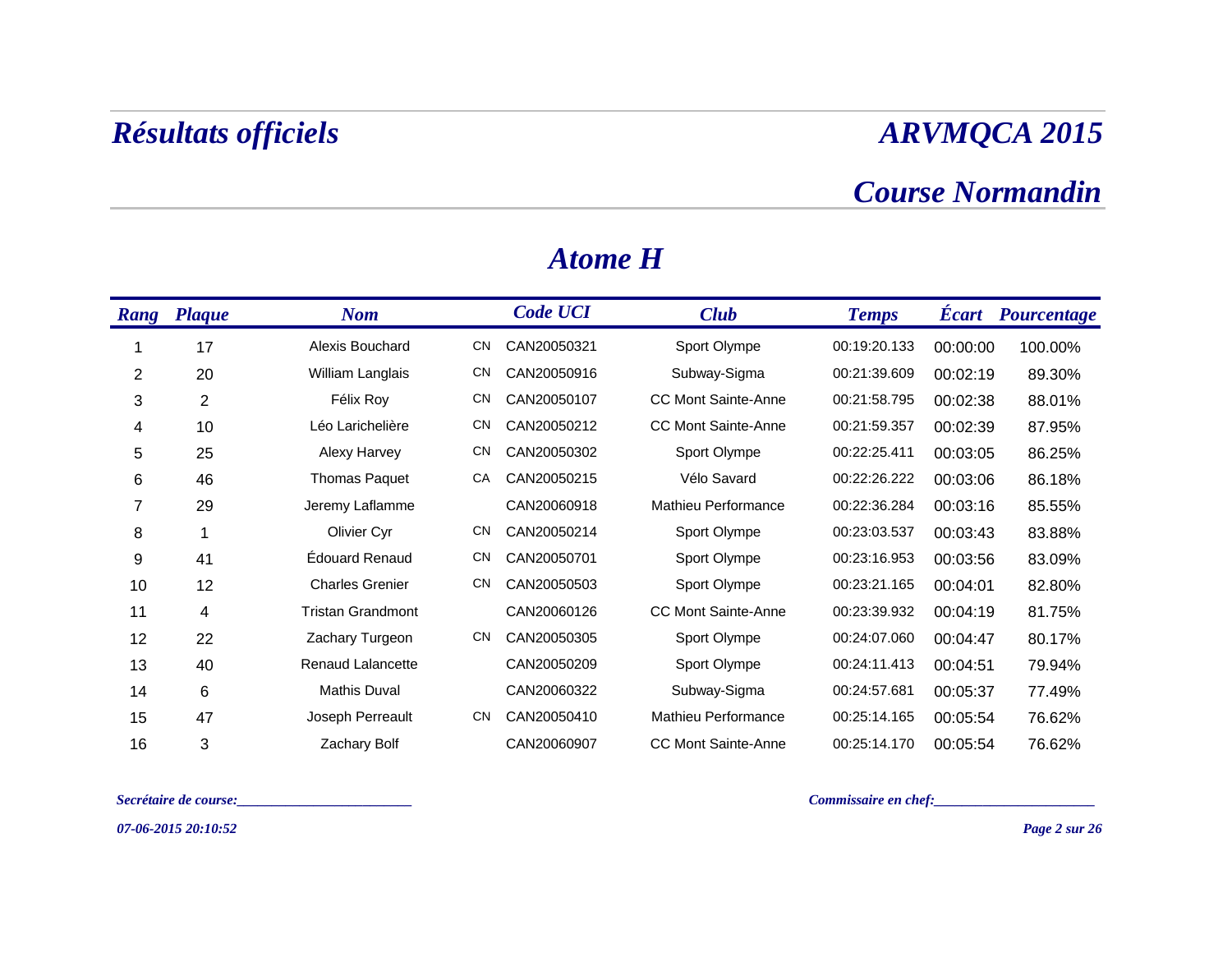### *Course Normandin*

| Rang | <b>Plaque</b> | <b>Nom</b>              |           | <b>Code UCI</b> | <b>Club</b>                | <b>Temps</b> | <b>Écart</b> | Pourcentage |
|------|---------------|-------------------------|-----------|-----------------|----------------------------|--------------|--------------|-------------|
| 17   | 21            | Félix Olivier           | CN        | CAN20050511     | Sport Olympe               | 00:25:16.603 | 00:05:56     | 76.52%      |
| 18   | 18            | Alexis Valiquette       | <b>CN</b> | CAN20051129     | <b>CC Charlevoix</b>       | 00:25:23.233 | 00:06:03     | 76.17%      |
| 19   | 43            | Loîc Pelletier          |           | CAN20050305     | Sport Olympe               | 00:25:31.205 | 00:06:11     | 75.77%      |
| 20   | 7             | <b>Tristan Boudreau</b> |           | CAN20060804     | Subway-Sigma               | 00:25:32.562 | 00:06:12     | 75.72%      |
| 21   | 9             | Sébastien Laroche       |           | CAN20050114     | Indépendant                | 00:25:50.424 | 00:06:30     | 74.84%      |
| 22   | 5             | <b>William Smith</b>    |           | CAN20060902     | <b>CC Mont Sainte-Anne</b> | 00:26:44.328 | 00:07:24     | 72.32%      |
| 23   | 15            | Félix Cayouette         |           | CAN20061027     | CC Charlevoix              | 00:26:53.548 | 00:07:33     | 71.92%      |
| 24   | 42            | Raphael Lacombe         |           | CAN20050818     | <b>Mathieu Performance</b> | 00:26:55.841 | 00:07:35     | 71.83%      |
| 25   | 50            | Ludovick Laprise        | <b>CN</b> | CAN20050520     | <b>Mathieu Performance</b> | 00:27:58.518 | 00:08:38     | 69.13%      |
| 26   | 31            | Léo Marchand            |           | CAN20060105     | <b>CC Mont Sainte-Anne</b> | 00:28:05.491 | 00:08:45     | 68.84%      |
| 27   | 48            | Anthony Jenniss         |           | CAN20060516     | Subway-Sigma               | 00:28:28.018 | 00:09:08     | 67.92%      |
| 28   | 24            | Alexandre Dubois        | CA        | CAN20050905     | Vélo Savard                | 00:28:56.550 | 00:09:36     | 66.82%      |
| 29   | 28            | Calvin Grandmont        |           | CAN20061207     | Vélo Savard                | 00:29:20.356 | 00:10:00     | 65.91%      |
| 30   | 11            | Joshua Brown            |           | CAN20060209     | <b>CVM Normandin</b>       | 00:30:47.217 | 00:11:27     | 62.80%      |
| 31   | 45            | <b>Tristan Poulin</b>   |           | CAN20050408     | CCM de Bauce               | 00:31:40.762 | 00:12:20     | 61.05%      |
| 32   | 44            | Marc-Armand Villeneuve  |           | CAN20060105     | <b>Mathieu Performance</b> | 00:32:39.663 | 00:13:19     | 59.21%      |
| 33   | 27            | Justin Claveau          |           | CAN20060608     | <b>Mathieu Performance</b> | 00:33:48.833 | 00:14:28     | 57.20%      |

#### *Atome H*

*07-06-2015 20:10:52*

*Secrétaire de course:\_\_\_\_\_\_\_\_\_\_\_\_\_\_\_\_\_\_\_\_\_\_\_\_\_ Commissaire en chef:\_\_\_\_\_\_\_\_\_\_\_\_\_\_\_\_\_\_\_\_\_\_\_*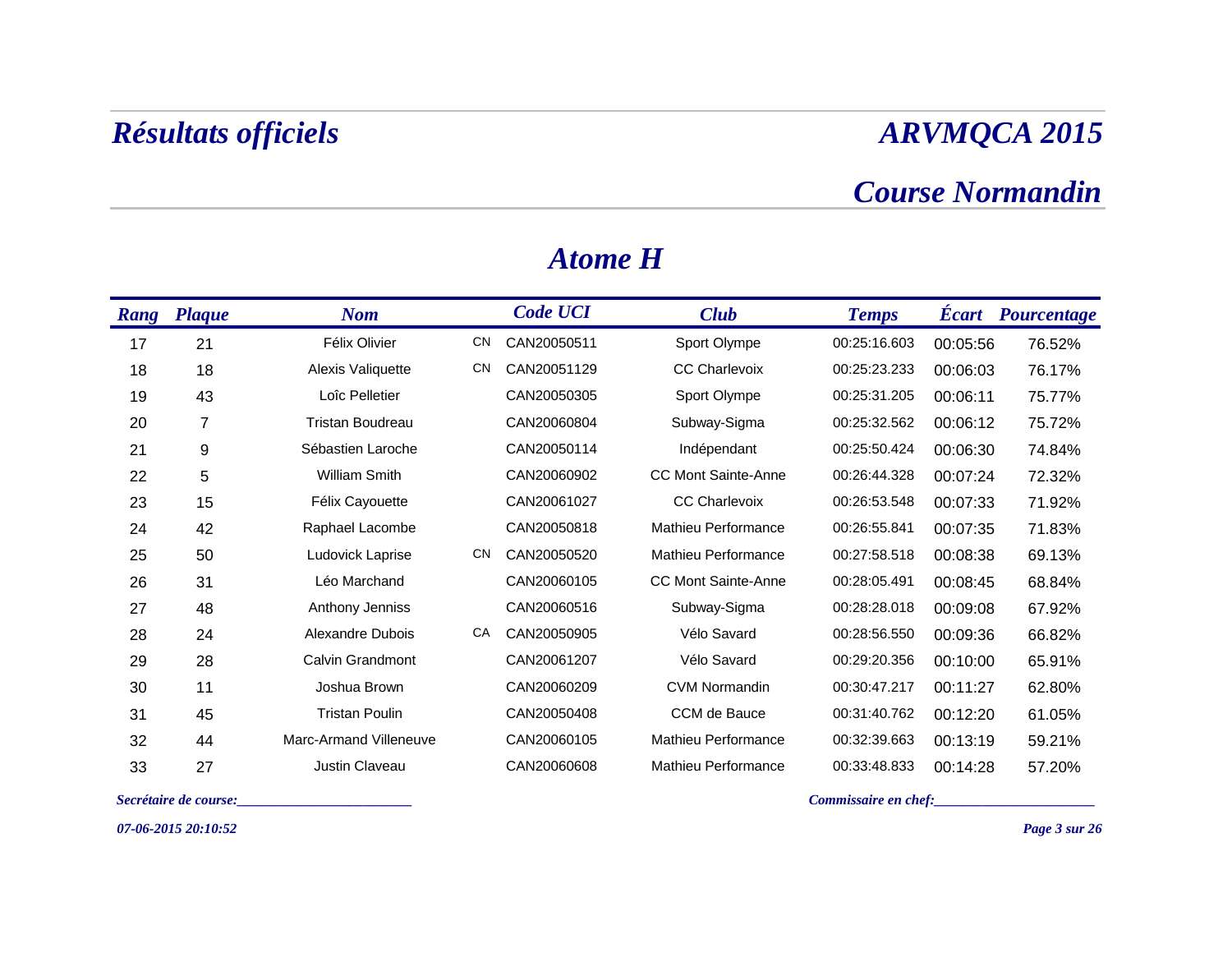### *Course Normandin*

### *Atome H*

| Rang | 'lague | $\sqrt{om}$ | ode         | $7$ lu $\bm{b}$     | <i>emps</i>  | dicart   | Pourcentage |
|------|--------|-------------|-------------|---------------------|--------------|----------|-------------|
| 34   | 49     | Eloi Cantin | CAN20060531 | Mathieu Performance | 00:36:25.067 | 00:17:05 | 53.09%      |

*07-06-2015 20:10:52*

*Secrétaire de course:\_\_\_\_\_\_\_\_\_\_\_\_\_\_\_\_\_\_\_\_\_\_\_\_\_ Commissaire en chef:\_\_\_\_\_\_\_\_\_\_\_\_\_\_\_\_\_\_\_\_\_\_\_*

*Page 4 sur 26*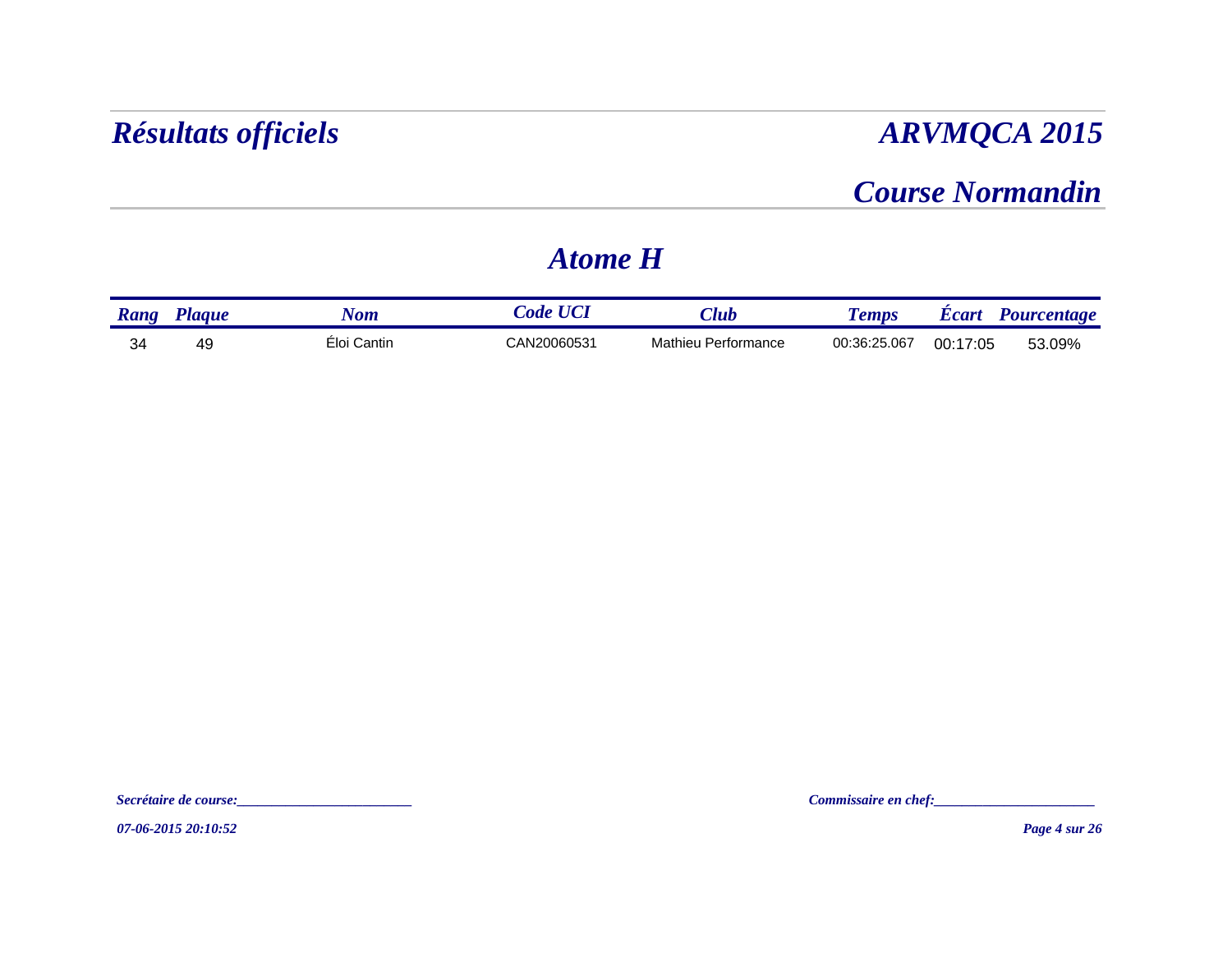#### *Course Normandin*

| Rang           | <b>Plaque</b> | <b>Nom</b>                       |           | <b>Code UCI</b> | <b>Club</b>                | <b>Temps</b> | <b>Ecart</b> | Pourcentage |
|----------------|---------------|----------------------------------|-----------|-----------------|----------------------------|--------------|--------------|-------------|
|                | 115           | Félix Bouchard                   | CN        | CAN20030517     | Sport Olympe               | 00:26:52.065 | 00:00:00     | 100.00%     |
| $\overline{2}$ | 132           | <b>Alexis Turcot</b>             | CN        | CAN20030723     | Subway-Sigma               | 00:28:27.075 | 00:01:35     | 94.43%      |
| 3              | 103           | Dérénik Beauregard               | <b>CN</b> | CAN20030115     | Mathieu Performance        | 00:28:39.414 | 00:01:47     | 93.78%      |
| 4              | 133           | Benjamin Théberge                |           | CAN20030608     | Mathieu Performance        | 00:28:43.080 | 00:01:51     | 93.56%      |
| 5              | 100           | Philippe Thiboutot               | <b>CN</b> | CAN20040218     | Subway-Sigma               | 00:29:39.548 | 00:02:47     | 90.61%      |
| 6              | 120           | <b>Thomas Paradis</b>            | <b>CN</b> | CAN20040127     | <b>CC Mont Sainte-Anne</b> | 00:29:46.631 | 00:02:54     | 90.26%      |
| 7              | 126           | Alexis Ermel                     | <b>CN</b> | CAN20040204     | <b>CC Mont Sainte-Anne</b> | 00:29:50.734 | 00:02:58     | 90.06%      |
| 8              | 107           | <b>Isaak Gingras</b>             | <b>CN</b> | CAN20040609     | <b>CC Mont Sainte-Anne</b> | 00:29:55.039 | 00:03:03     | 89.81%      |
| 9              | 112           | <b>Felix Pothier</b>             | <b>CN</b> | CAN20040122     | Subway-Sigma               | 00:30:25.912 | 00:03:33     | 88.33%      |
| 10             | 144           | Aimé Perreault                   |           | CAN20030110     | Mathieu Performance        | 00:30:46.363 | 00:03:54     | 87.32%      |
| 11             | 114           | Max Sylvain                      | <b>CN</b> | CAN20031225     | <b>CC Mont Sainte-Anne</b> | 00:30:50.310 | 00:03:58     | 87.14%      |
| 12             | 113           | Jeremy Smith                     |           | CAN20040814     | <b>CC Mont Sainte-Anne</b> | 00:30:51.324 | 00:03:59     | 87.09%      |
| 13             | 123           | <b>Olivier Savard</b>            | <b>CN</b> | CAN20040521     | Sport Olympe               | 00:31:18.796 | 00:04:26     | 85.84%      |
| 14             | 102           | Simon Ruelland                   | <b>CN</b> | CAN20041108     | Subway-Sigma               | 00:33:26.061 | 00:06:34     | 80.36%      |
| 15             | 105           | Nicolas Sanfacon                 | <b>CN</b> | CAN20040913     | Subway-Sigma               | 00:33:31.318 | 00:06:39     | 80.16%      |
| 16             | 129           | <b>Charles-Thomas Larochelle</b> |           | CAN20040323     | Sport Olympe               | 00:33:34.251 | 00:06:42     | 80.04%      |

#### *Pee Wee H - XCO*

*Secrétaire de course:\_\_\_\_\_\_\_\_\_\_\_\_\_\_\_\_\_\_\_\_\_\_\_\_\_ Commissaire en chef:\_\_\_\_\_\_\_\_\_\_\_\_\_\_\_\_\_\_\_\_\_\_\_*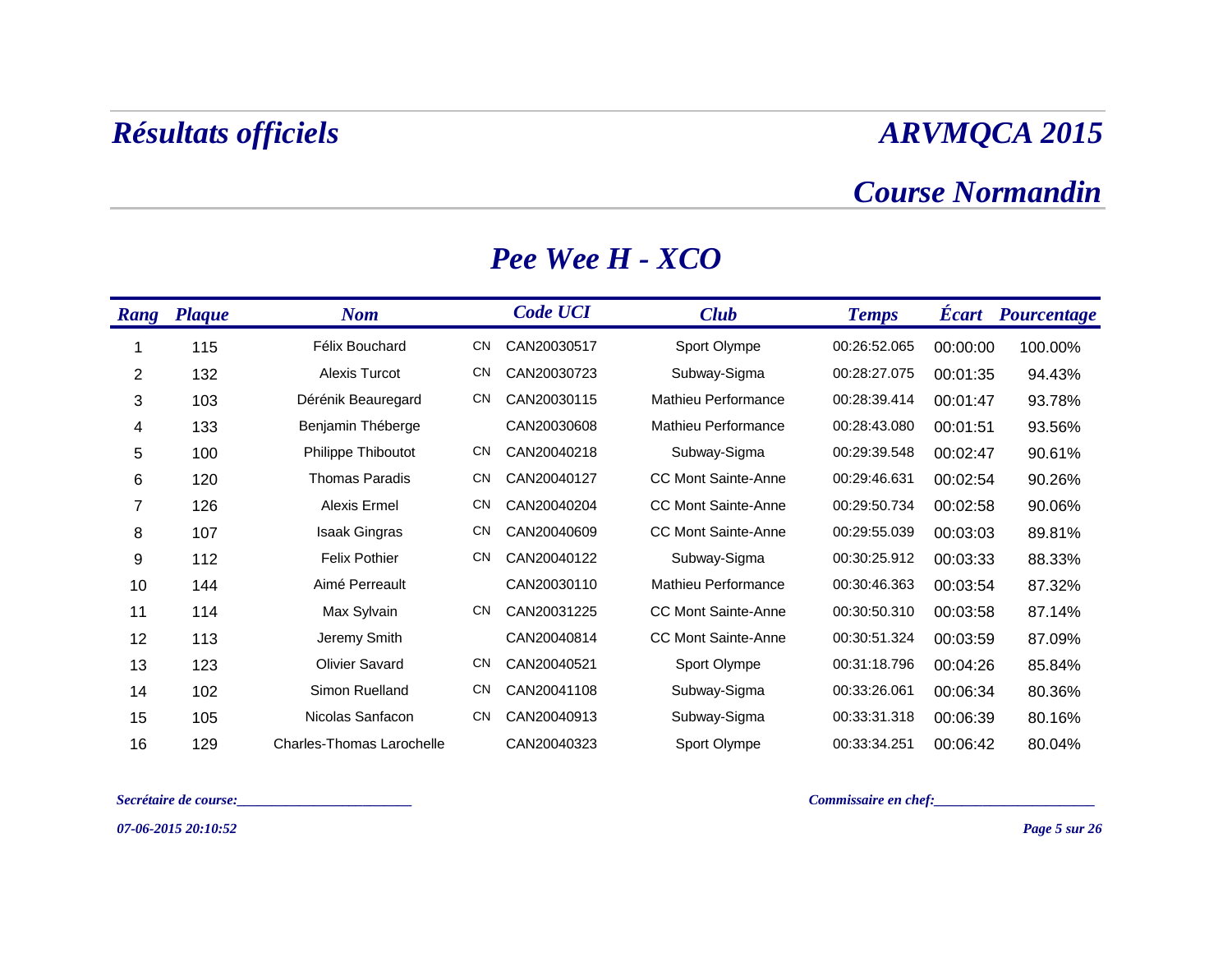#### *Course Normandin*

| Rang | <b>Plaque</b> | <b>Nom</b>               |           | <b>Code UCI</b> | <b>Club</b>                | <b>Temps</b> | <b>Ecart</b> | Pourcentage |
|------|---------------|--------------------------|-----------|-----------------|----------------------------|--------------|--------------|-------------|
| 17   | 116           | Marc St-Pierre           | <b>CN</b> | CAN20030310     | Vélo Extrême St-Raymond    | 00:34:42.611 | 00:07:50     | 77.43%      |
| 18   | 140           | <b>Maxime Deschenes</b>  |           | CAN20041130     | Sport Olympe               | 00:35:33.639 | 00:08:41     | 75.57%      |
| 19   | 128           | Simon Thivierge          | <b>CN</b> | CAN20041218     | Sport Olympe               | 00:35:34.668 | 00:08:42     | 75.54%      |
| 20   | 142           | Julien Cyr               |           | CAN20030409     | Mathieu Performance        | 00:35:35.620 | 00:08:43     | 75.50%      |
| 21   | 119           | Nicolas Auclair          |           | CAN20030217     | Subway-Sigma               | 00:35:39.052 | 00:08:47     | 75.36%      |
| 22   | 106           | Jérémy Drolet            | <b>CN</b> | CAN20030503     | Vélo Extrême St-Raymond    | 00:36:31.484 | 00:09:39     | 73.57%      |
| 23   | 143           | <b>Edouard Alain</b>     |           | CAN20030721     | Vélo Extrême St-Raymond    | 00:36:31.563 | 00:09:39     | 73.57%      |
| 24   | 117           | <b>Hubert Valiquette</b> | <b>CN</b> | CAN20040120     | <b>CC Charlevoix</b>       | 00:36:36.772 | 00:09:44     | 73.41%      |
| 25   | 145           | Eloi Simard              | <b>CN</b> | CAN20040906     | <b>CC Charlevoix</b>       | 00:36:38.956 | 00:09:46     | 73.34%      |
| 26   | 130           | Rémi Belzile             | <b>CN</b> | CAN20041225     | Sport Olympe               | 00:38:50.870 | 00:11:58     | 69.18%      |
| 27   | 138           | Nathan Paradis           |           | CAN20030218     | Subway-Sigma               | 00:39:10.791 | 00:12:18     | 68.60%      |
| 28   | 137           | <b>Bastien Lemire</b>    |           | CAN20040618     | Subway-Sigma               | 00:40:02.583 | 00:13:10     | 67.11%      |
| 29   | 101           | Émile Dubois             |           | CAN20040927     | <b>CC Mont Sainte-Anne</b> | 00:40:07.622 | 00:13:15     | 66.97%      |
| 30   | 109           | Jérome Laroche           | <b>CN</b> | CAN20041028     | <b>CC Mont Sainte-Anne</b> | 00:42:12.890 | 00:15:20     | 63.67%      |
| 31   | 124           | <b>Anthony Dubois</b>    | CA        | CAN20021213     | Vélo Savard                | 00:45:44.806 | 00:18:52     | 58.75%      |
|      | 122           | Natan Charron            | <b>CN</b> | CAN20031030     | <b>CC Mont Sainte-Anne</b> | <b>DNF</b>   |              |             |

#### *Pee Wee H - XCO*

*Secrétaire de course:\_\_\_\_\_\_\_\_\_\_\_\_\_\_\_\_\_\_\_\_\_\_\_\_\_ Commissaire en chef:\_\_\_\_\_\_\_\_\_\_\_\_\_\_\_\_\_\_\_\_\_\_\_*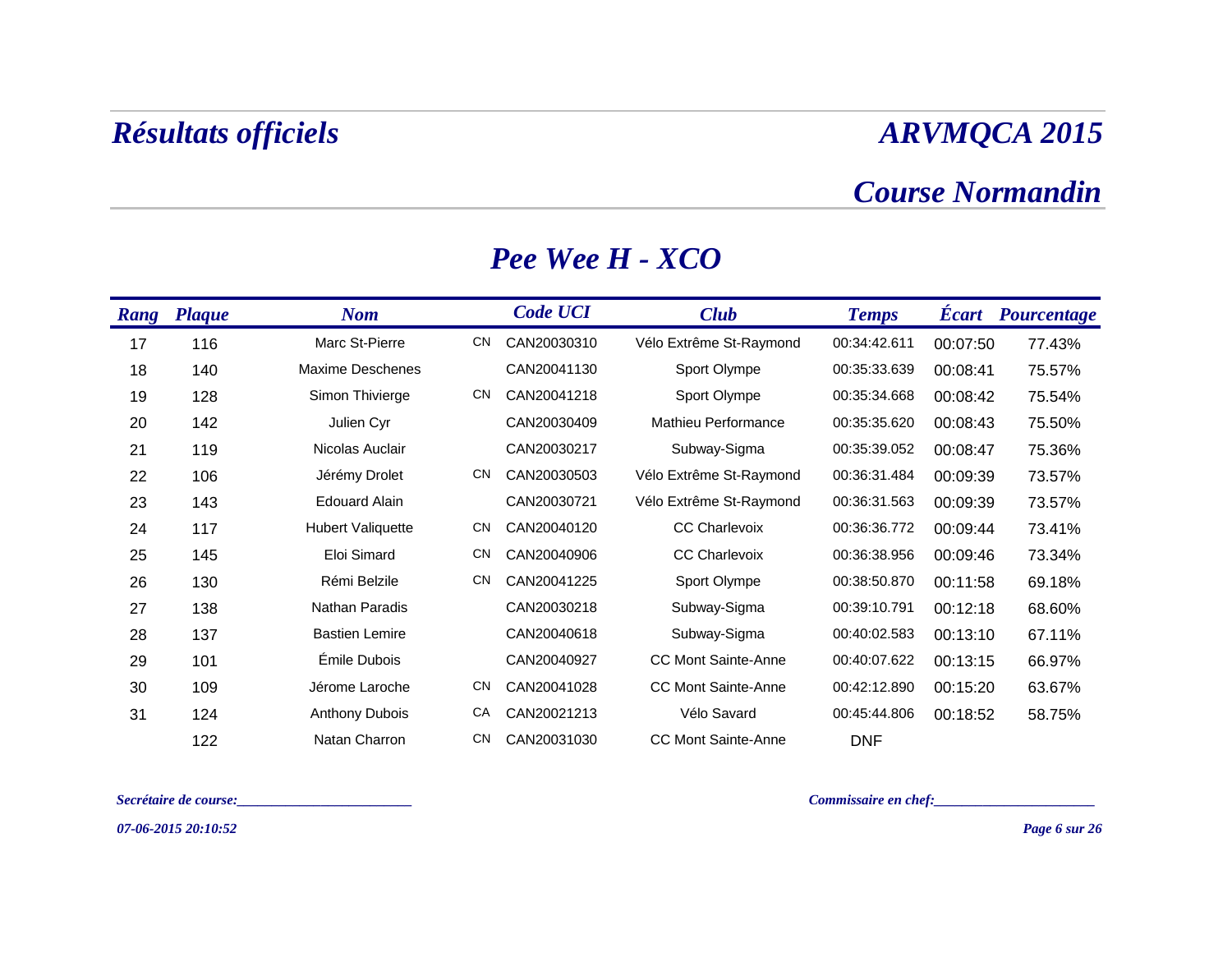### *Course Normandin*

| Rang | <b>Plaque</b> | <b>Nom</b>              |     | <b>Code UCI</b> | <b>Club</b>                | <b>Temps</b> | <b>Ecart</b> | <b>Pourcentage</b> |
|------|---------------|-------------------------|-----|-----------------|----------------------------|--------------|--------------|--------------------|
|      | 757           | Erika Baillargeon       | CN  | CAN20031012     | Subway-Sigma               | 00:22:07.712 | 00:00:00     | 100.00%            |
| 2    | 759           | Sophie Audet            |     | CAN20040303     | Subway-Sigma               | 00:23:39.701 | 00:01:32     | 93.52%             |
| 3    | 754           | Léa Drouin              | CN  | CAN20030409     | <b>CC Mont Sainte-Anne</b> | 00:24:22.945 | 00:02:15     | 90.77%             |
| 4    | 750           | Ophélie Grandmont       | CN  | CAN20040430     | CC Mont Sainte-Anne        | 00:25:08.434 | 00:03:01     | 88.00%             |
| 5    | 751           | Anne Cayouette          | CN  | CAN20031129     | <b>CC Charlevoix</b>       | 00:26:42.501 | 00:04:35     | 82.83%             |
| 6    | 752           | Marie-Louise Gravel     | CN. | CAN20040906     | Subway-Sigma               | 00:30:37.954 | 00:08:30     | 72.24%             |
| ⇁    | 756           | Sarah-Eve Girard        | CA  | CAN20041201     | Sport Olympe               | 00:32:48.913 | 00:10:41     | 67.43%             |
| 8    | 755           | <b>Elizabeth Gravel</b> | CN  | CAN20040906     | Subway-Sigma               | 00:34:40.769 | 00:12:33     | 63.80%             |

#### *Pee Wee F - XCO*

*Secrétaire de course:\_\_\_\_\_\_\_\_\_\_\_\_\_\_\_\_\_\_\_\_\_\_\_\_\_ Commissaire en chef:\_\_\_\_\_\_\_\_\_\_\_\_\_\_\_\_\_\_\_\_\_\_\_*

*07-06-2015 20:10:52*

*Page 7 sur 26*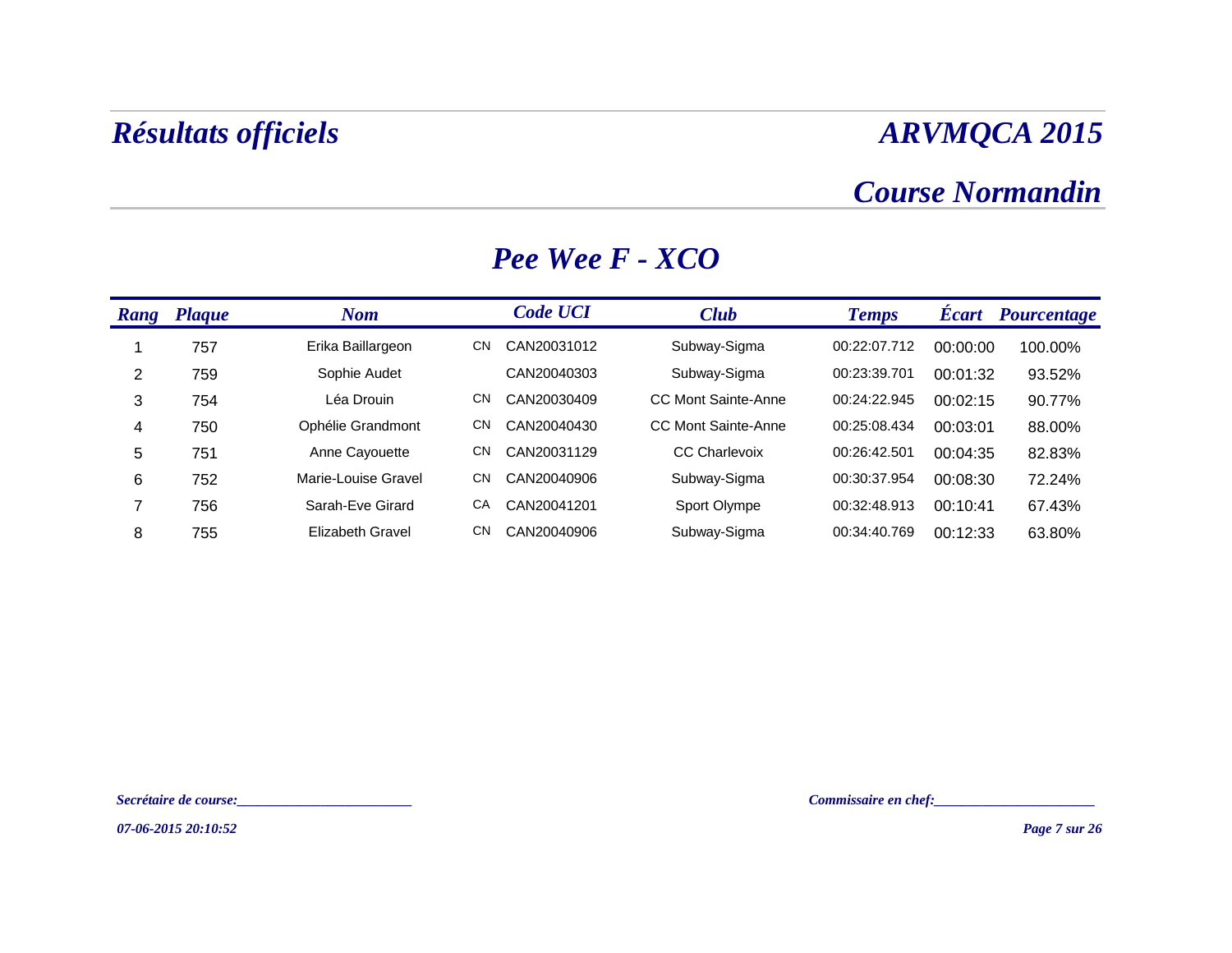#### *Course Normandin*

| Rang           | <b>Plaque</b> | <b>Nom</b>                    |           | <b>Code UCI</b> | <b>Club</b>                | <b>Temps</b> | <b>Ecart</b> | <i>Pourcentage</i> |
|----------------|---------------|-------------------------------|-----------|-----------------|----------------------------|--------------|--------------|--------------------|
|                | 200           | Vincent Thiboutot             | <b>CN</b> | CAN20010606     | Subway-Sigma               | 00:23:00.546 | 00:00:00     | 100.00%            |
| $\overline{2}$ | 228           | David-Etienne Gallant-Morales | <b>CN</b> | CAN20010611     | <b>CC Mont Sainte-Anne</b> | 00:23:03.869 | 00:00:03     | 99.78%             |
| 3              | 233           | David Stearns                 | <b>CN</b> | CAN20010421     | <b>CC Charlevoix</b>       | 00:23:58.594 | 00:00:58     | 95.97%             |
| 4              | 224           | Éliot Grondin                 | CA        | CAN20010419     | Vélo Savard                | 00:24:20.824 | 00:01:20     | 94.52%             |
| 5              | 229           | Thomas Nadeau                 | <b>CN</b> | CAN20010719     | Subway-Sigma               | 00:25:50.010 | 00:02:50     | 89.03%             |
| 6              | 216           | Jérémie Baron                 | <b>CN</b> | CAN20011202     | Mathieu Performance        | 00:26:12.676 | 00:03:12     | 87.79%             |
| 7              | 227           | Nicolas St-Laurent            | <b>CN</b> | CAN20011227     | Subway-Sigma               | 00:26:17.310 | 00:03:17     | 87.51%             |
| 8              | 214           | <b>Thomas Girard</b>          | CA        | CAN20020206     | Sport Olympe               | 00:26:19.041 | 00:03:19     | 87.40%             |
| 9              | 226           | <b>Thomas Goulet</b>          | <b>CN</b> | CAN20011023     | Subway-Sigma               | 00:27:37.275 | 00:04:37     | 83.28%             |
| 10             | 204           | <b>Charles Beaulieu</b>       | <b>CN</b> | CAN20020126     | CC Mont Sainte-Anne        | 00:27:46.370 | 00:04:46     | 82.83%             |
| 11             | 203           | Vincent Gagnon                | CΝ        | CAN20010126     | <b>CC Mont Sainte-Anne</b> | 00:28:31.766 | 00:05:31     | 80.65%             |
| 12             | 230           | Lucas Degrasse                |           | CAN20020927     | Subway-Sigma               | 00:28:54.402 | 00:05:54     | 79.58%             |
| 13             | 232           | Samuel Deblois                | <b>CN</b> | CAN20011121     | <b>CC Mont Sainte-Anne</b> | 00:29:02.311 | 00:06:02     | 79.22%             |
| 14             | 212           | Julien Gravel                 | CN        | CAN20020220     | Subway-Sigma               | 00:29:42.809 | 00:06:42     | 77.44%             |
| 15             | 222           | Alexandre Mathieu             | <b>CN</b> | CAN20020730     | Sport Olympe               | 00:29:52.294 | 00:06:52     | 77.01%             |
| 16             | 213           | Félix Harvey                  | CN        | CAN20011210     | Sport Olympe               | 00:30:02.371 | 00:07:02     | 76.58%             |

#### *Minime H - XCO*

*Secrétaire de course:\_\_\_\_\_\_\_\_\_\_\_\_\_\_\_\_\_\_\_\_\_\_\_\_\_ Commissaire en chef:\_\_\_\_\_\_\_\_\_\_\_\_\_\_\_\_\_\_\_\_\_\_\_*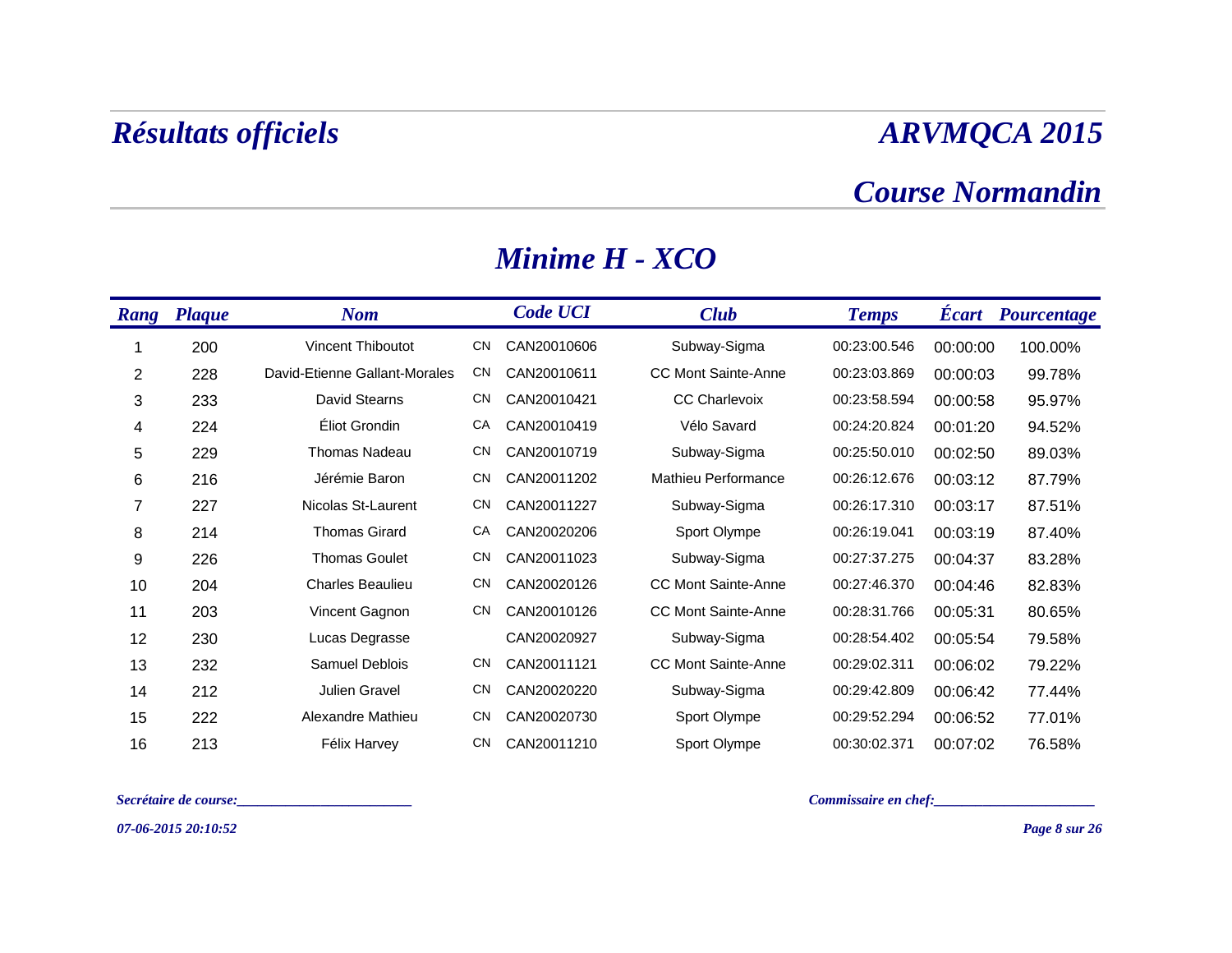#### *Course Normandin*

| <b>Rang</b> | <b>Plaque</b> | <b>Nom</b>             |           | <b>Code UCI</b> | <b>Club</b>                | <b>Temps</b> | <b>Ecart</b> | Pourcentage |
|-------------|---------------|------------------------|-----------|-----------------|----------------------------|--------------|--------------|-------------|
| 17          | 225           | Xavier Bélanger        | СA        | CAN20010630     | Mathieu Performance        | 00:30:22.526 | 00:07:22     | 75.74%      |
| 18          | 206           | <b>Anthony Clavet</b>  |           | CAN20020430     | Subway-Sigma               | 00:30:39.749 | 00:07:39     | 75.04%      |
| 19          | 201           | Thomas Vachon          | СA        | CAN20020726     | VS Team                    | 00:30:41.636 | 00:07:41     | 74.96%      |
| 20          | 202           | Justin Larichelière    | <b>CN</b> | CAN20020905     | <b>CC Mont Sainte-Anne</b> | 00:31:25.629 | 00:08:25     | 73.21%      |
| 21          | 211           | <b>Thomas Turmel</b>   | CA        | CAN20010728     | Vélo Savard                | 00:31:25.821 | 00:08:25     | 73.21%      |
| 22          | 210           | <b>Francis Guimont</b> | СA        | CAN20011229     | VS Team                    | 00:31:28.967 | 00:08:28     | 73.09%      |
| 23          | 220           | Simon Cournoyer        | <b>CN</b> | CAN20020919     | <b>CC Mont Sainte-Anne</b> | 00:32:16.687 | 00:09:16     | 71.28%      |
| 24          | 234           | Xavier Rochon          |           | CAN20010316     |                            | 00:32:17.577 | 00:09:17     | 71.24%      |
| 25          | 236           | Alec Charbonneau       | <b>CN</b> | CAN20020629     | <b>CC Mont Sainte-Anne</b> | 00:32:18.544 | 00:09:18     | 71.21%      |
| 26          | 215           | Philippe Egan          | CN        | CAN20021225     | Sport Olympe               | 00:33:19.743 | 00:10:19     | 69.03%      |
| 27          | 217           | Philippe Robitaille    |           | CAN20021013     | Vélo Extrême St-Raymond    | 00:34:33.359 | 00:11:33     | 66.57%      |
| 28          | 209           | Maxime Dorval          | <b>CN</b> | CAN20020803     | <b>CC Mont Sainte-Anne</b> | 00:36:25.523 | 00:13:25     | 63.16%      |
| 29          | 235           | <b>William Cayer</b>   |           | CAN20020209     | Vélo Extrême St-Raymond    | 00:44:57.356 | 00:21:57     | 51.17%      |

#### *Minime H - XCO*

*Secrétaire de course:\_\_\_\_\_\_\_\_\_\_\_\_\_\_\_\_\_\_\_\_\_\_\_\_\_ Commissaire en chef:\_\_\_\_\_\_\_\_\_\_\_\_\_\_\_\_\_\_\_\_\_\_\_*

*07-06-2015 20:10:52*

*Page 9 sur 26*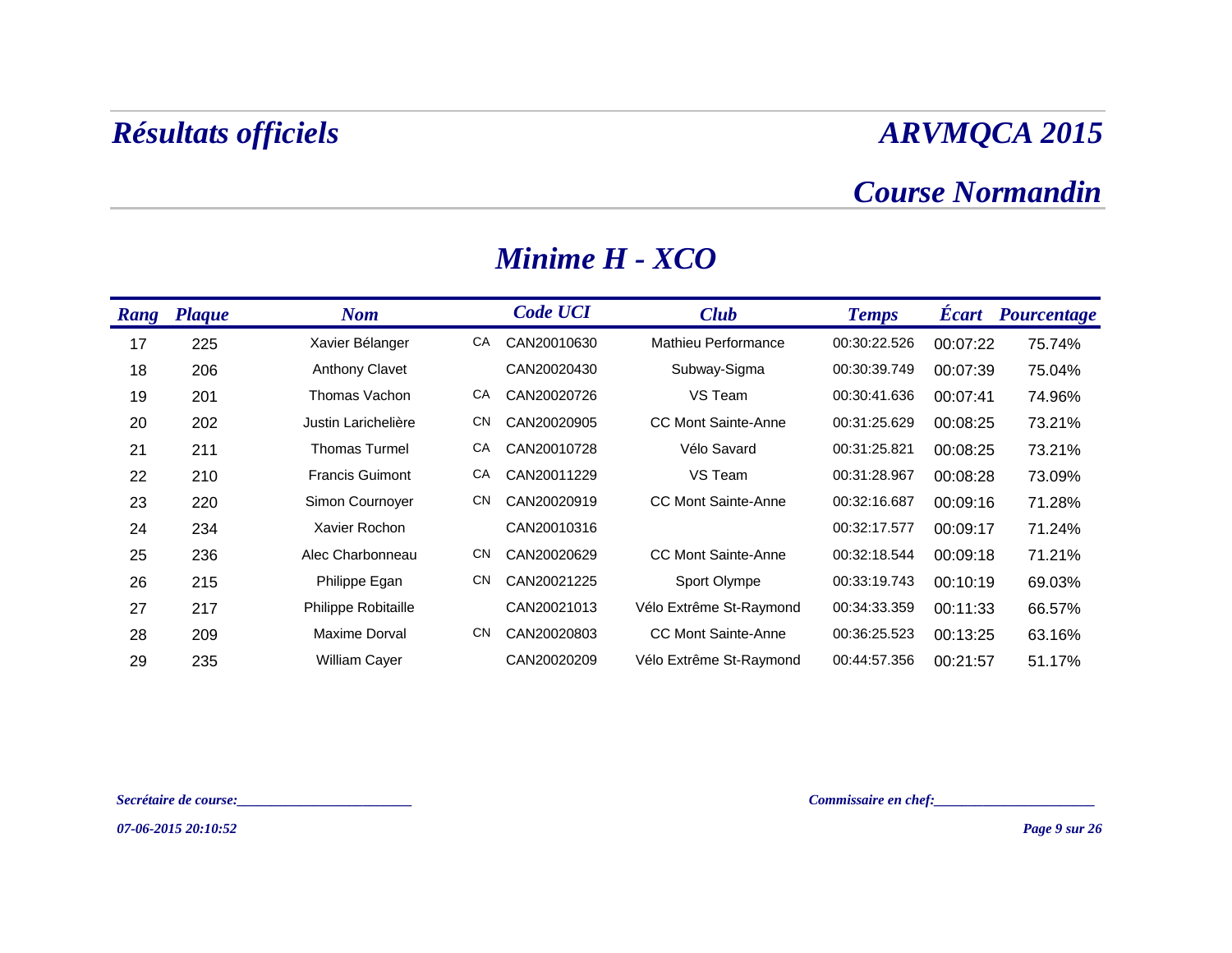#### *Course Normandin*

| <b>Rang</b> | <b>Plaque</b> | <b>Nom</b>              |           | <b>Code UCI</b> | <b>Club</b>                | <b>Temps</b> | <b>Ecart</b> | Pourcentage |
|-------------|---------------|-------------------------|-----------|-----------------|----------------------------|--------------|--------------|-------------|
|             | 265           | Juliette Larose-Gingras | CN        | CAN20021126     | Subway-Sigma               | 00:27:51.451 | 00:00:00     | 100.00%     |
| 2           | 263           | Marianne Auclair        | <b>CN</b> | CAN20020404     | Subway-Sigma               | 00:28:44.444 | 00:00:53     | 96.93%      |
| 3           | 264           | Samuelle Baillargeon    | <b>CN</b> | CAN20020105     | Subway-Sigma               | 00:29:00.856 | 00:01:09     | 96.03%      |
| 4           | 267           | Jeanne Desmeules        | <b>CN</b> | CAN20020215     | <b>CC Charlevoix</b>       | 00:30:04.566 | 00:02:13     | 92.63%      |
| 5           | 254           | Olivia Carrier          | <b>CN</b> | CAN20010201     | Subway-Sigma               | 00:30:22.803 | 00:02:31     | 91.71%      |
| 6           | 253           | Abigaëlle Boulet        | <b>CN</b> | CAN20011126     | Sport Olympe               | 00:32:28.944 | 00:04:37     | 85.78%      |
| 7           | 257           | Marianne Pothier        | <b>CN</b> | CAN20011006     | Subway-Sigma               | 00:32:29.863 | 00:04:38     | 85.74%      |
| 8           | 261           | Laura Tremblay          | CA        | CAN20010323     | Vélo Savard                | 00:32:34.311 | 00:04:43     | 85.52%      |
| 9           | 258           | Alice Langlais          | <b>CN</b> | CAN20021119     | Subway-Sigma               | 00:32:35.309 | 00:04:44     | 85.47%      |
| 10          | 255           | Corinne Bellavance      | 3         | CAN20020814     | Mathieu Performance        | 00:34:56.427 | 00:07:05     | 79.72%      |
| 11          | 262           | <b>Cindy Goulet</b>     | CA        | CAN20020515     | Vélo Savard                | 00:35:48.920 | 00:07:57     | 77.79%      |
| 12          | 259           | Oceanne Moreau          | CA        | CAN20020829     | <b>CC Mont Sainte-Anne</b> | 00:37:34.157 | 00:09:43     | 74.13%      |
| 13          | 256           | Éliane Alain            | <b>CN</b> | CAN20020829     | Vélo Extrême St-Raymond    | 00:40:07.350 | 00:12:16     | 69.42%      |
|             | 266           | Naomie Sauvé            | CΝ        | CAN20010311     | Subway-Sigma               | <b>DNF</b>   |              |             |

#### *Minime F - XCO*

*Secrétaire de course:\_\_\_\_\_\_\_\_\_\_\_\_\_\_\_\_\_\_\_\_\_\_\_\_\_ Commissaire en chef:\_\_\_\_\_\_\_\_\_\_\_\_\_\_\_\_\_\_\_\_\_\_\_*

*07-06-2015 20:10:52*

*Page 10 sur 26*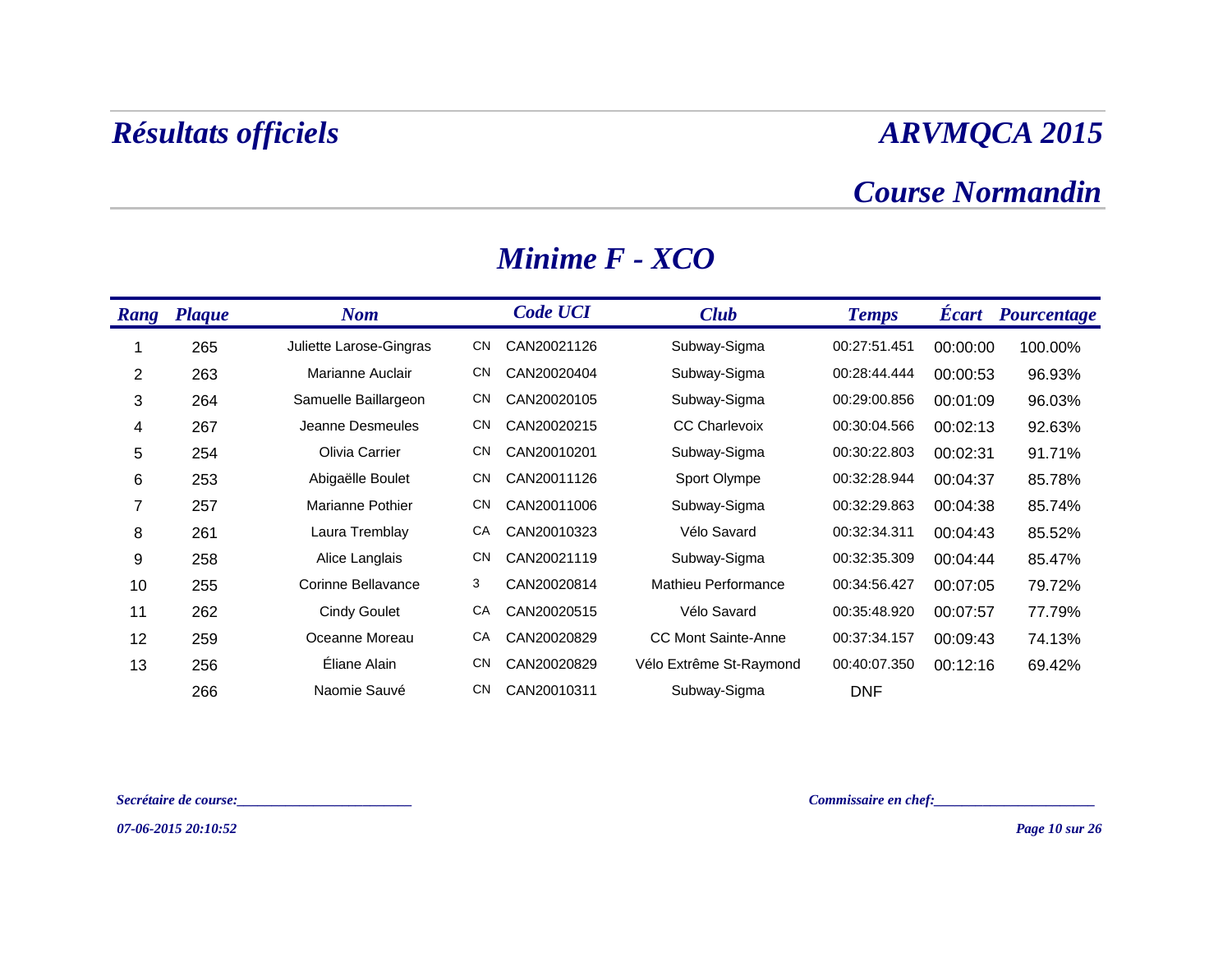### *Course Normandin*

| Rang | <b>Plaque</b> | <b>Nom</b>            |    | <b>Code UCI</b> | <b>Club</b>             | <b>Temps</b> | <b>Écart</b> | <b>Pourcentage</b> |
|------|---------------|-----------------------|----|-----------------|-------------------------|--------------|--------------|--------------------|
|      | 361           | William Fournier*     | СA | CAN19980223     | Mathieu Performance     | 00:56:09.637 | 00:00:00     | 100.00%            |
| 2    | 353           | <b>Olivier Drolet</b> | CN | CAN19980310     | Sport Olympe            | 00:58:05.077 | 00:01:56     | 96.67%             |
| 3    | 359           | Jérome Vallières      |    | CAN19900616     | Vélo Extrême St-Raymond | 00:58:59.272 | 00:02:50     | 95.20%             |
| 4    | 360           | Guillaume Gariépy     |    | CAN19940404     | Sport Olympe            | 00:59:21.502 | 00:03:12     | 94.61%             |
| 5    | 358           | Alex Goulet           | СA | CAN19970326     | Vélo Savard             | 01:00:13.856 | 00:04:04     | 93.25%             |
| 6    | 351           | Antoine Sévigny       | СA | CAN19870930     | Vélo Savard             | 01:02:03.352 | 00:05:54     | 90.49%             |
|      | 362           | Frédéric Michaud      |    | CAN19890610     | Indépendant             | <b>DNF</b>   |              |                    |
|      | 354           | Nicolas Lessard       | CN | CAN19981007     | Sport Olympe            | <b>DNF</b>   |              |                    |

## *Sport (17-29) H - XCO*

*07-06-2015 20:10:52*

*Secrétaire de course:\_\_\_\_\_\_\_\_\_\_\_\_\_\_\_\_\_\_\_\_\_\_\_\_\_ Commissaire en chef:\_\_\_\_\_\_\_\_\_\_\_\_\_\_\_\_\_\_\_\_\_\_\_*

*Page 11 sur 26*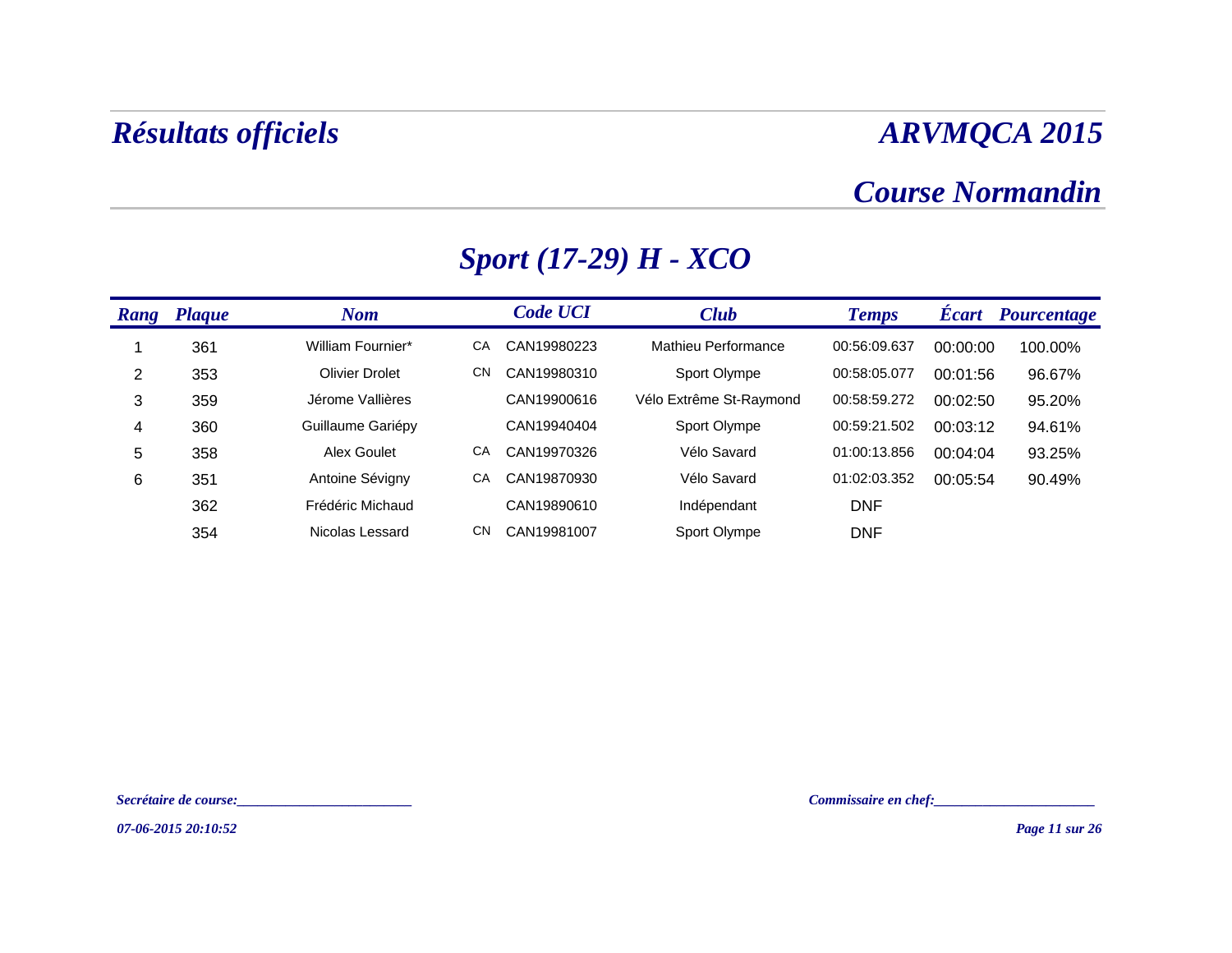### *Course Normandin*

| <b>Rang</b> | <b>Plaque</b> | <b>Nom</b>             |           | <b>Code UCI</b> | <b>Club</b>             | <b>Temps</b> | <b>Ecart</b> | Pourcentage |
|-------------|---------------|------------------------|-----------|-----------------|-------------------------|--------------|--------------|-------------|
|             | 406           | Jean-Nicolas Harvey    | <b>CN</b> | CAN19770610     | Sport Olympe            | 00:52:50.283 | 00:00:00     | 100.00%     |
| 2           | 429           | Félix-Antoine Carignan | <b>CN</b> | CAN19820224     | Subway-Sigma            | 00:52:58.036 | 00:00:08     | 99.75%      |
| 3           | 418           | Jean-François Poulin   | <b>CN</b> | CAN19850607     | Sport Olympe            | 00:54:14.422 | 00:01:24     | 97.42%      |
| 4           | 410           | Simon Laprise          |           | CAN19791016     | Mathieu Performance     | 00:54:31.730 | 00:01:41     | 96.91%      |
| 5           | 402           | Nicolas Olivier        |           | CAN19780905     | Sport Olympe            | 00:54:48.266 | 00:01:58     | 96.41%      |
| 6           | 434           | Samuel Cambron-Fortin  |           | CAN19840306     | Subway-Sigma            | 00:55:13.429 | 00:02:23     | 95.68%      |
| 7           | 431           | Stéphane Vallée        |           | CAN19840521     | <b>CVM Normandin</b>    | 00:55:28.265 | 00:02:38     | 95.25%      |
| 8           | 422           | Philippe Champagne     |           | CAN19800712     | CCM de Beauce           | 00:55:59.075 | 00:03:09     | 94.37%      |
| 9           | 408           | <b>Maxime Marcotte</b> |           | CAN19800422     | Indépendant             | 00:56:05.455 | 00:03:15     | 94.21%      |
| 10          | 455           | Lucien Gingras         |           | CAN19830901     | Sport Olympe            | 00:56:14.347 | 00:03:24     | 93.95%      |
| 11          | 454           | Danny Boivin           | <b>CN</b> | CAN19770221     | Vie Sportive            | 00:57:23.034 | 00:04:33     | 92.07%      |
| 12          | 409           | <b>Charles Belzile</b> |           | CAN19760203     | Sport Olympe            | 00:58:13.953 | 00:05:23     | 90.75%      |
| 13          | 435           | François Whittom       |           | CAN19780219     | <b>CVM Normandin</b>    | 01:00:30.780 | 00:07:40     | 87.33%      |
| 14          | 432           | Vincent Drouin         |           | CAN19820604     | <b>CVM Normandin</b>    | 01:01:31.137 | 00:08:41     | 85.88%      |
| 15          | 425           | Matthieu Suzor-Pleau   |           | CAN19810108     | Vélo Extrême St-Raymond | 01:02:31.259 | 00:09:41     | 84.51%      |
| 16          | 427           | Carl Boutin            |           | CAN19810228     | Sport Olympe            | 01:02:32.492 | 00:09:42     | 84.49%      |

## *Maître Sport 30-39 H - XCO*

*Secrétaire de course:\_\_\_\_\_\_\_\_\_\_\_\_\_\_\_\_\_\_\_\_\_\_\_\_\_ Commissaire en chef:\_\_\_\_\_\_\_\_\_\_\_\_\_\_\_\_\_\_\_\_\_\_\_*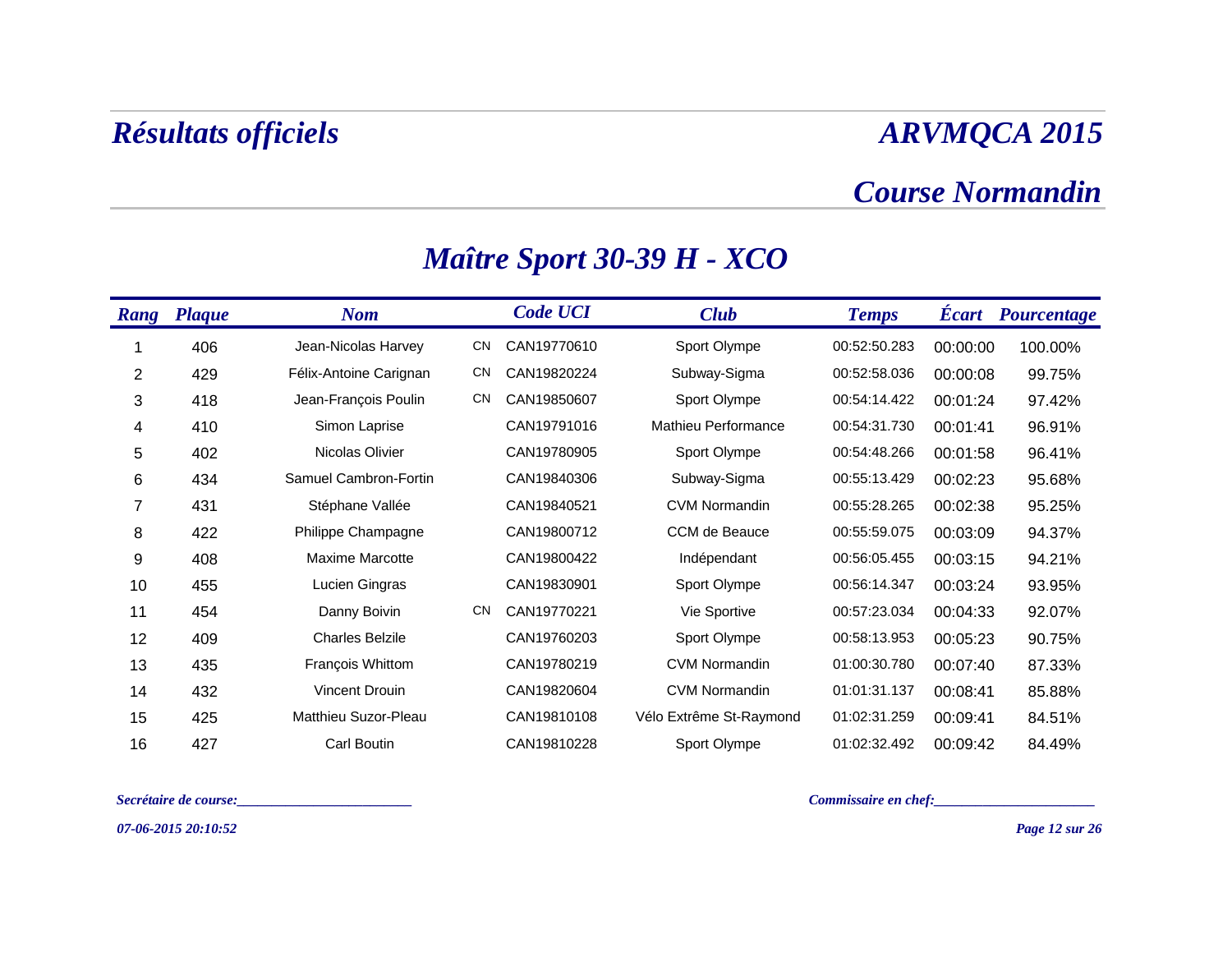### *Course Normandin*

| Rang | <b>Plaque</b> | Nom                   |    | <b>Code UCI</b> | Club                       | <b>Temps</b> | <b>Ecart</b> | Pourcentage |
|------|---------------|-----------------------|----|-----------------|----------------------------|--------------|--------------|-------------|
| 17   | 426           | Yan Pelletier         |    | CAN19760827     | Indépendant                | 01:03:09.136 | 00:10:19     | 83.66%      |
| 18   | 436           | Simon Lecours*        |    | CAN19840916     | Subway-Sigma               | 01:06:50.580 | 00:14:00     | 79.05%      |
| 19   | 433           | Éric Dufresne         |    | CAN19830402     | <b>CVM Normandin</b>       | 01:08:26.645 | 00:15:36     | 77.20%      |
| 20   | 401           | <b>Francis Vachon</b> | CА | CAN19810513     | Vélo Savard                | 01:08:43.353 | 00:15:53     | 76.89%      |
|      | 407           | Jean-François Ermel   | CΝ | CAN19760613     | <b>CC Mont Sainte-Anne</b> | <b>DNF</b>   |              |             |

## *Maître Sport 30-39 H - XCO*

*Secrétaire de course:\_\_\_\_\_\_\_\_\_\_\_\_\_\_\_\_\_\_\_\_\_\_\_\_\_ Commissaire en chef:\_\_\_\_\_\_\_\_\_\_\_\_\_\_\_\_\_\_\_\_\_\_\_*

*07-06-2015 20:10:52*

*Page 13 sur 26*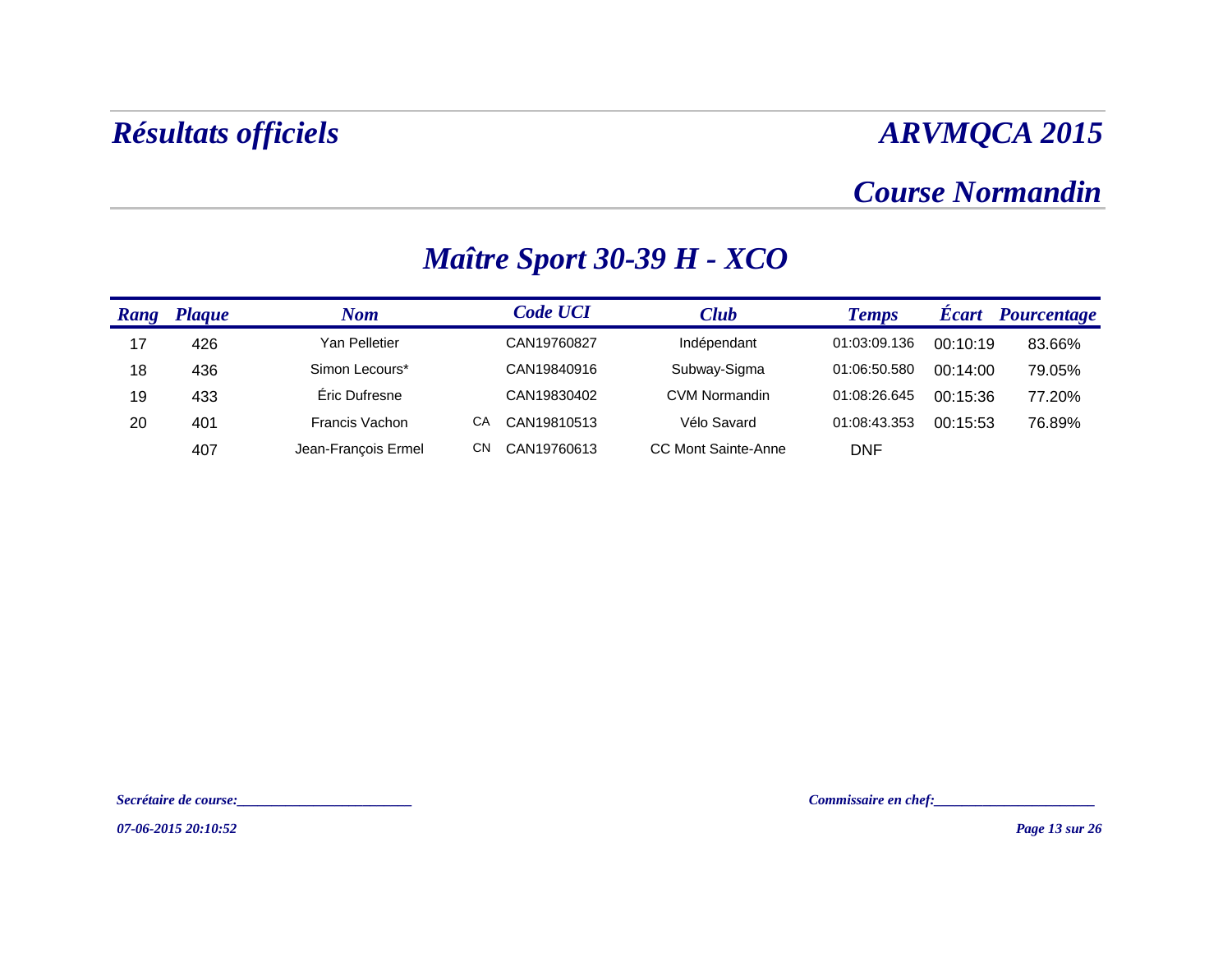### *Course Normandin*

| <b>Rang</b> | <b>Plaque</b> | <b>Nom</b>              |           | <b>Code UCI</b> | <b>Club</b>                | <b>Temps</b> | <b>Ecart</b> | Pourcentage |
|-------------|---------------|-------------------------|-----------|-----------------|----------------------------|--------------|--------------|-------------|
|             | 505           | Patrick Mathieu         | CN        | CAN19710420     | Sport Olympe               | 00:54:30.183 | 00:00:00     | 100.00%     |
| 2           | 513           | <b>Patrick Fournier</b> | <b>CN</b> | CAN19731114     | Indépendant                | 00:55:13.427 | 00:00:43     | 98.70%      |
| 3           | 519           | <b>Patrick Cardin</b>   |           | CAN19750327     | Sport Olympe               | 00:55:17.088 | 00:00:47     | 98.58%      |
| 4           | 508           | Eric Simard             | <b>CN</b> | CAN19731201     | <b>CC Mont Sainte-Anne</b> | 00:55:17.935 | 00:00:47     | 98.58%      |
| 5           | 500           | Martin LaRichelière     |           | CAN19720220     | <b>CC Mont Sainte-Anne</b> | 00:55:51.959 | 00:01:21     | 97.58%      |
| 6           | 502           | Tommy Turgeon           | <b>CN</b> | CAN19720527     | Sport Olympe               | 00:56:01.412 | 00:01:31     | 97.29%      |
| 7           | 512           | <b>Eric Boutet</b>      |           | CAN19720611     | Subway-Sigma               | 00:56:01.737 | 00:01:31     | 97.29%      |
| 8           | 504           | Marc Egan               | <b>CN</b> | CAN19750130     | Sport Olympe               | 00:56:02.156 | 00:01:32     | 97.26%      |
| 9           | 520           | Raymond Bouchard        |           | CAN19740221     | Subway-Sigma               | 00:56:37.963 | 00:02:07     | 96.26%      |
| 10          | 507           | Frédéric Harvey         | <b>CN</b> | CAN19710710     | Sport Olympe               | 00:56:44.219 | 00:02:14     | 96.06%      |
| 11          | 518           | Alain Langlais          | <b>CN</b> | CAN19750110     | Subway-Sigma               | 00:57:54.045 | 00:03:24     | 94.13%      |
| 12          | 521           | Frédéric Bégin          |           | CAN19730512     | Indépendant                | 00:58:34.433 | 00:04:04     | 93.06%      |
| 13          | 511           | Martin Roy              |           | CAN19710927     | Sport Olympe               | 00:59:05.914 | 00:04:35     | 92.24%      |
| 14          | 510           | Daniel Gariépy          |           | CAN19670430     | Sport Olympe               | 01:01:58.591 | 00:07:28     | 87.95%      |
| 15          | 515           | Dany Lachance           |           | CAN19710106     | Vélo Savard                | 01:03:53.968 | 00:09:23     | 85.31%      |
| 16          | 503           | Jean-François Girard    | CA        | CAN19690417     | Sport Olympe               | 01:11:07.495 | 00:16:37     | 76.63%      |

## *Maître Sport 40-49 H - XCO*

*Secrétaire de course:\_\_\_\_\_\_\_\_\_\_\_\_\_\_\_\_\_\_\_\_\_\_\_\_\_ Commissaire en chef:\_\_\_\_\_\_\_\_\_\_\_\_\_\_\_\_\_\_\_\_\_\_\_*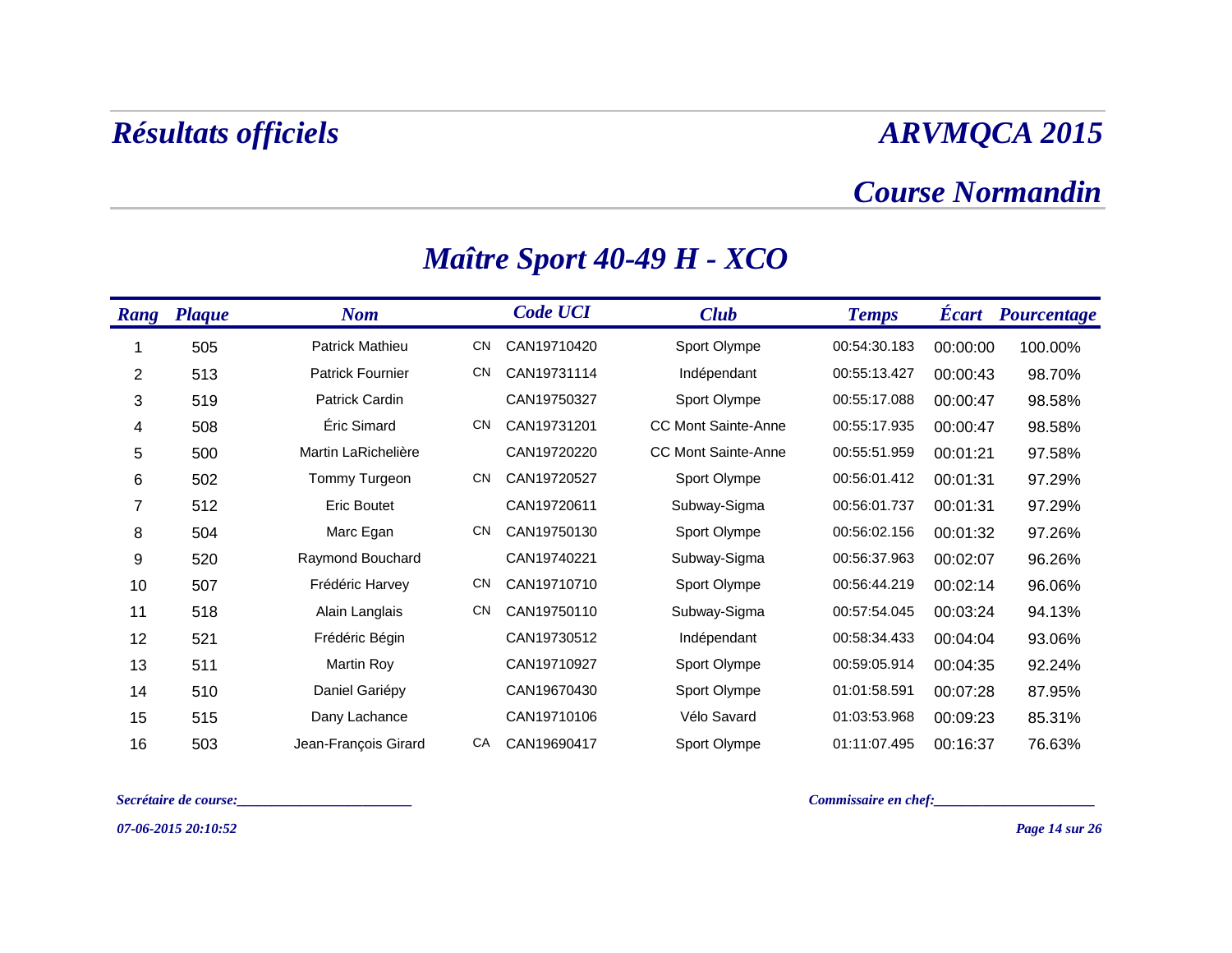### *Course Normandin*

## *Maître Sport 40-49 H - XCO*

| Rang | <b>Laque</b> | Nom               | ode         | $7$ lub                    | emps         | Ecart    | Pourcentage |
|------|--------------|-------------------|-------------|----------------------------|--------------|----------|-------------|
|      | ニィフ          | Jean-Francois Roy | CAN19720812 | <b>CC Mont Sainte-Anne</b> | 01:11:15.243 | 00:16:45 | 76.49%      |

*07-06-2015 20:10:52*

*Secrétaire de course:\_\_\_\_\_\_\_\_\_\_\_\_\_\_\_\_\_\_\_\_\_\_\_\_\_ Commissaire en chef:\_\_\_\_\_\_\_\_\_\_\_\_\_\_\_\_\_\_\_\_\_\_\_*

*Page 15 sur 26*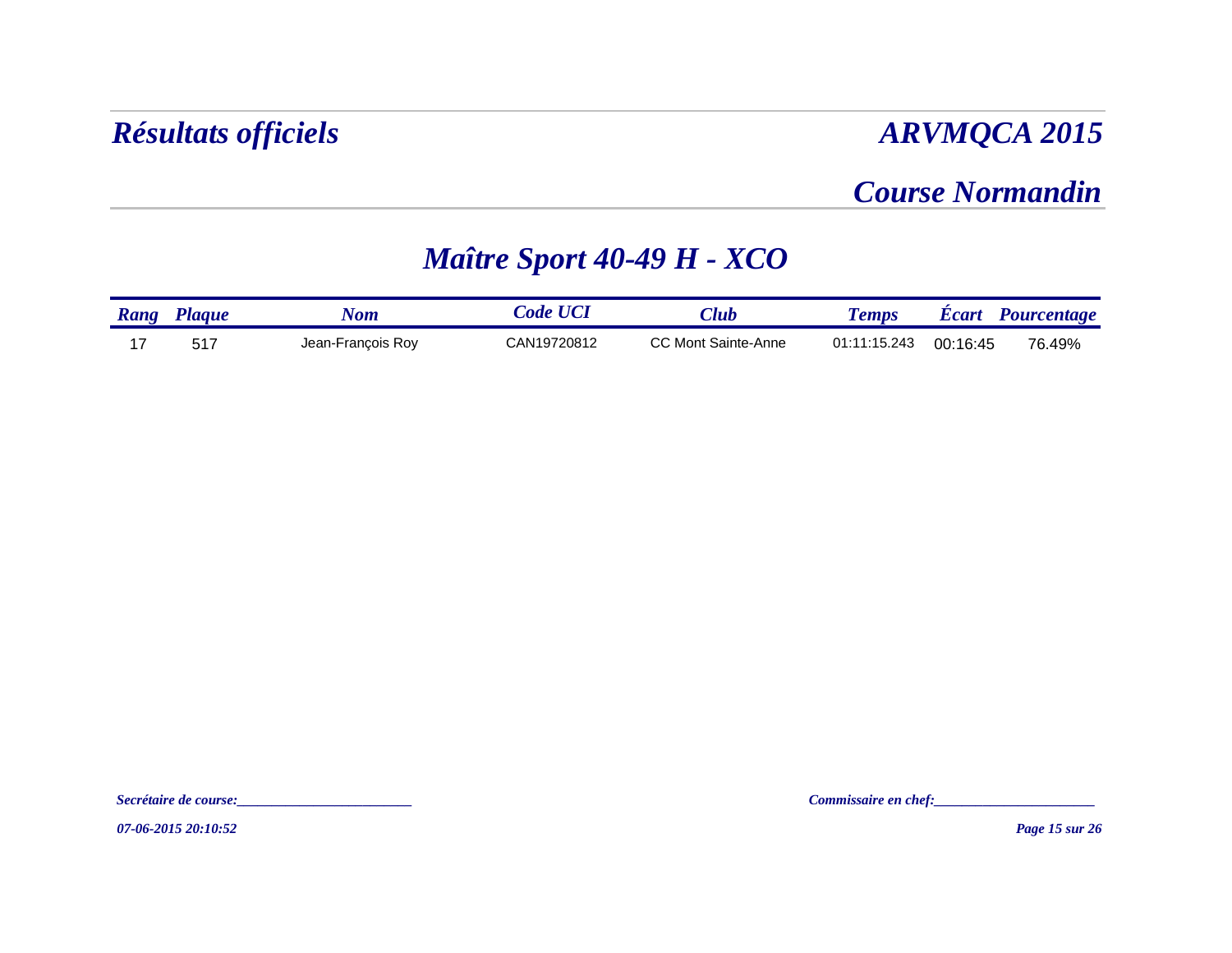### *Course Normandin*

| Rang | <b>Plaque</b> | <b>Nom</b>          | <b>Code UCI</b> | <b>Club</b>          | <b>Temps</b> | <b>Ecart</b> | Pourcentage |
|------|---------------|---------------------|-----------------|----------------------|--------------|--------------|-------------|
|      | 900           | Jean Guérin         | CAN19641008     | <b>Felt MTB</b>      | 00:53:38.576 | 00:00:00     | 100.00%     |
| 2    | 689           | <b>Martin Morin</b> | CAN19650415     | Sport Olympe         | 00:55:25.468 | 00:01:47     | 96.78%      |
| 3    | 688           | Pierre Côté         | CAN19600823     | Sport Olympe         | 00:55:37.090 | 00:01:59     | 96.43%      |
| 4    | 901           | Jean Prévost        | CAN19590828     | <b>Felt MTB</b>      | 00:56:37.477 | 00:02:59     | 94.73%      |
| 5    | 686           | Alain Jacques       | CAN19641001     | Vélo Savard          | 00:59:05.678 | 00:05:27     | 90.78%      |
| 6    | 691           | Yvan Boilard        | CAN19630805     | Mathieu Performance  | 00:59:19.140 | 00:05:41     | 90.42%      |
| 7    | 692           | Claude Belzile      | CAN19640926     | <b>CVM Normandin</b> | 01:00:41.056 | 00:07:03     | 88.38%      |
| 8    | 690           | Raynald Bouchard    | CAN19650605     | <b>CVM Normandin</b> | 01:04:10.083 | 00:10:32     | 83.58%      |
| 9    | 687           | Clément Vallée      | CAN19610704     | Sport Olympe         | 01:04:29.364 | 00:10:51     | 83.17%      |
| 10   | 685           | Daniel Lebrun       | CAN19511031     | Sport Olympe         | 01:05:44.260 | 00:12:06     | 81.59%      |
| 11   | 693           | Denis Caron         | CAN19580410     | <b>CVM Normandin</b> | 01:07:50.558 | 00:14:12     | 79.07%      |
| 12   | 694           | Gilles Tardif       | CAN19510420     |                      | 01:14:24.748 | 00:20:46     | 72.09%      |

## *Maître Sport 50+ - XCO*

*Secrétaire de course:\_\_\_\_\_\_\_\_\_\_\_\_\_\_\_\_\_\_\_\_\_\_\_\_\_ Commissaire en chef:\_\_\_\_\_\_\_\_\_\_\_\_\_\_\_\_\_\_\_\_\_\_\_*

*07-06-2015 20:10:52*

*Page 16 sur 26*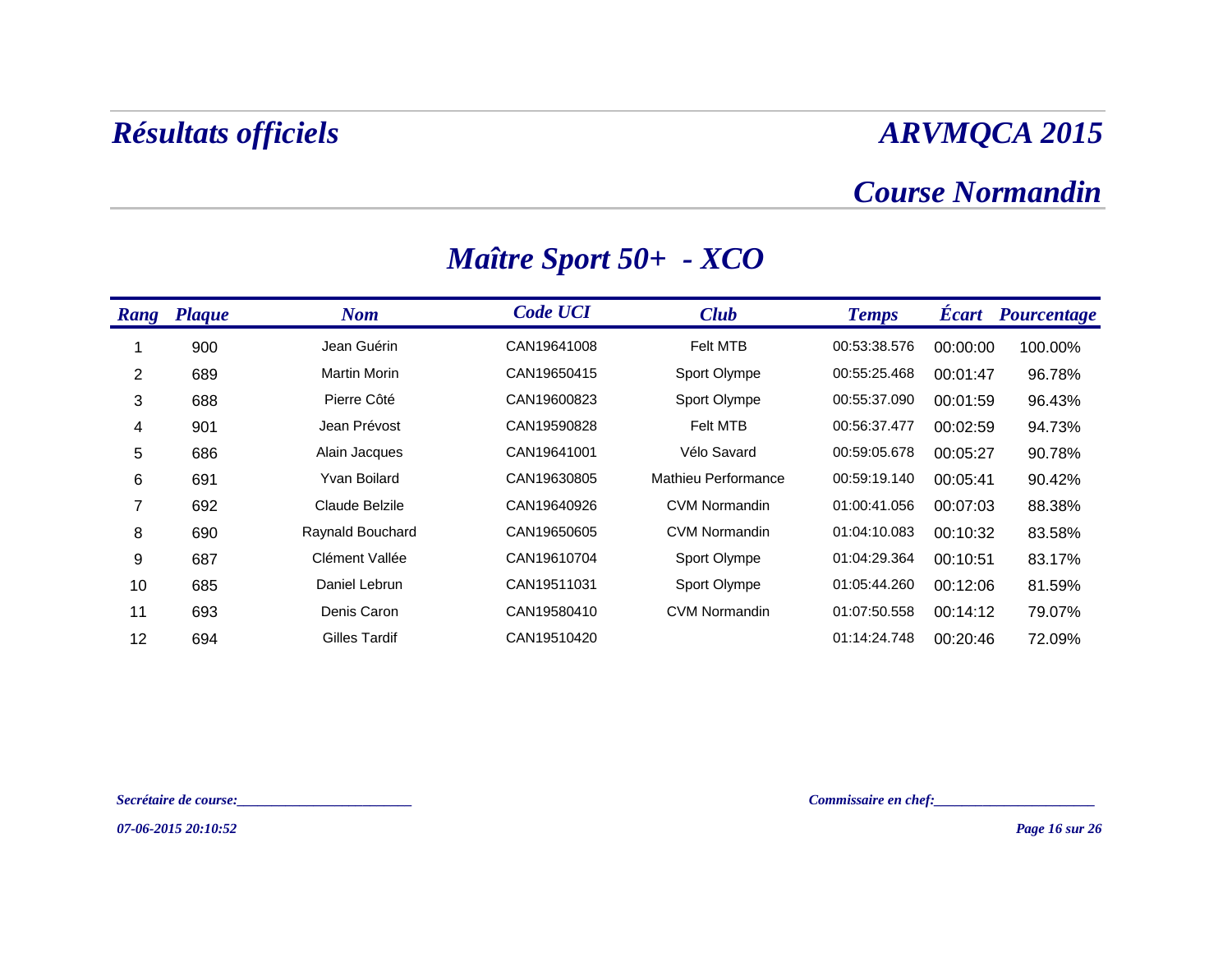### *Course Normandin*

| Rang | <b>Plaque</b> | <b>Nom</b>       |    | <b>Code UCI</b> | <b>Club</b>             | <b>Temps</b> | <b>Ecart</b> | <b>Pourcentage</b> |
|------|---------------|------------------|----|-----------------|-------------------------|--------------|--------------|--------------------|
|      | 300           | Félix Alain      | CΝ | CAN20000505     | Vélo Extrême St-Raymond | 00:57:45.538 | 00:00:00     | 100.00%            |
| 2    | 301           | Youri Tremblay   | CА | CAN19991121     | Vélo Savard             | 00:58:31.948 | 00:00:46     | 98.69%             |
| 3    | 304           | Samuel Harvey    | CΝ | CAN20000331     | <b>CC Charlevoix</b>    | 01:01:11.583 | 00:03:26     | 94.39%             |
| 4    | 307           | Guillaume Boutet | CΝ | CAN20001104     | Subway-Sigma            | 01:04:18.473 | 00:06:33     | 89.81%             |
| 5    | 303           | Jasmin Blanchet  | СA | CAN20000621     | Vélo Savard             | 01:05:39.952 | 00:07:54     | 87.97%             |
| 6    | 308           | Vincent Boies    | CΝ | CAN20001016     | <b>CC Charlevoix</b>    | 01:10:14.466 | 00:12:29     | 82.23%             |

# *Cadet Sport H - XCO*

*Secrétaire de course:\_\_\_\_\_\_\_\_\_\_\_\_\_\_\_\_\_\_\_\_\_\_\_\_\_ Commissaire en chef:\_\_\_\_\_\_\_\_\_\_\_\_\_\_\_\_\_\_\_\_\_\_\_*

*07-06-2015 20:10:52*

*Page 17 sur 26*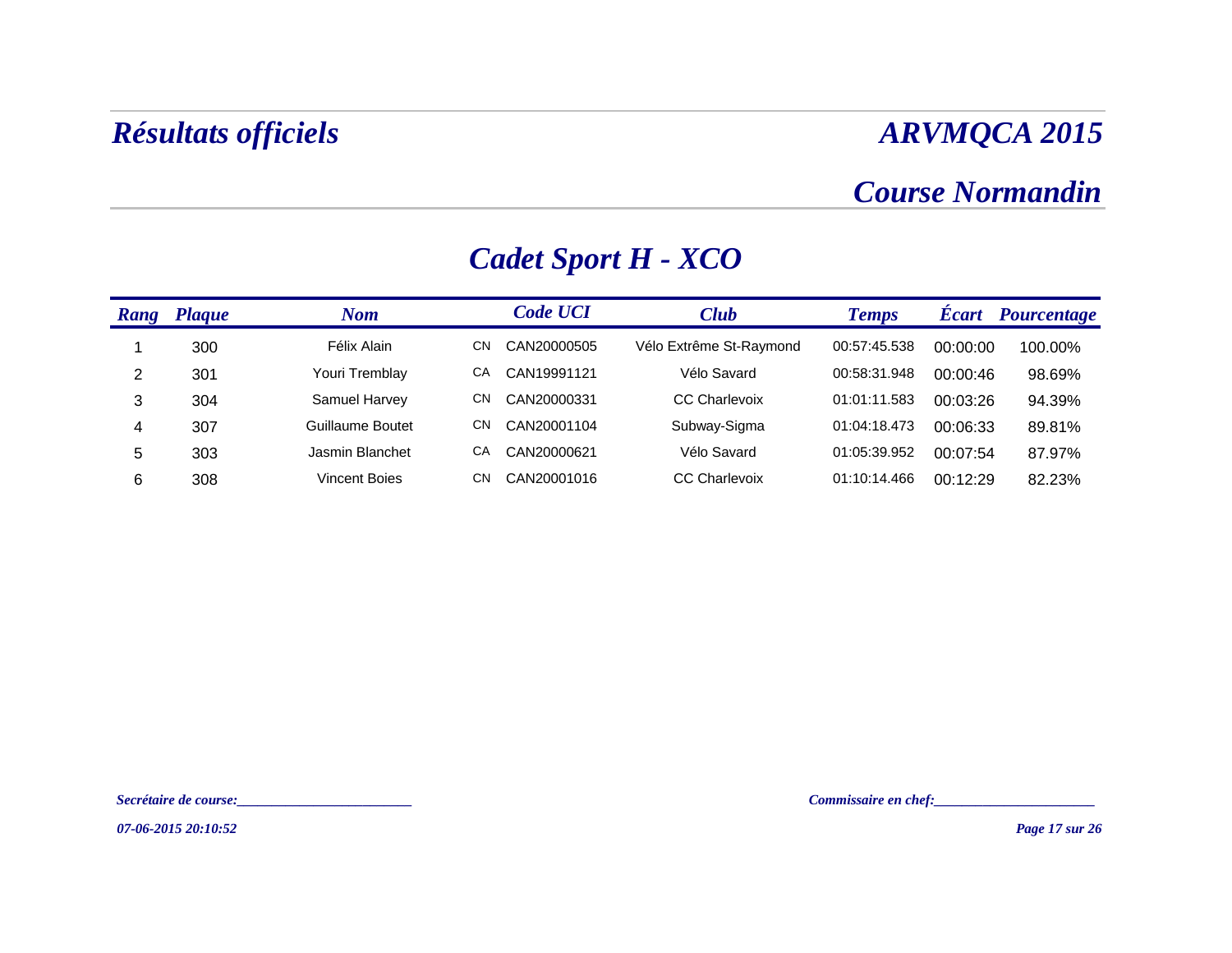### *Course Normandin*

#### *Rang Plaque Nom Code UCI**Club**Temps**Écart**Pourcentage* 1 325 Roxane Vermette CN CAN20001105 CC Mont Sainte-Anne 00:39:26.129 00:00:00 100.00%2 329 Jeanne Bellavance CAN19990811 Mathieu Performance 00:41:37.403 00:02:11 94.75%3330 Élizabeth Paradis CAN19991120 Sport Olympe 00:53:39.524 00:14:13 73.50%

#### *Cadet F - XCO*

Secrétaire de course:<br> $\blacksquare$ 

*07-06-2015 20:10:52*

*Page 18 sur 26*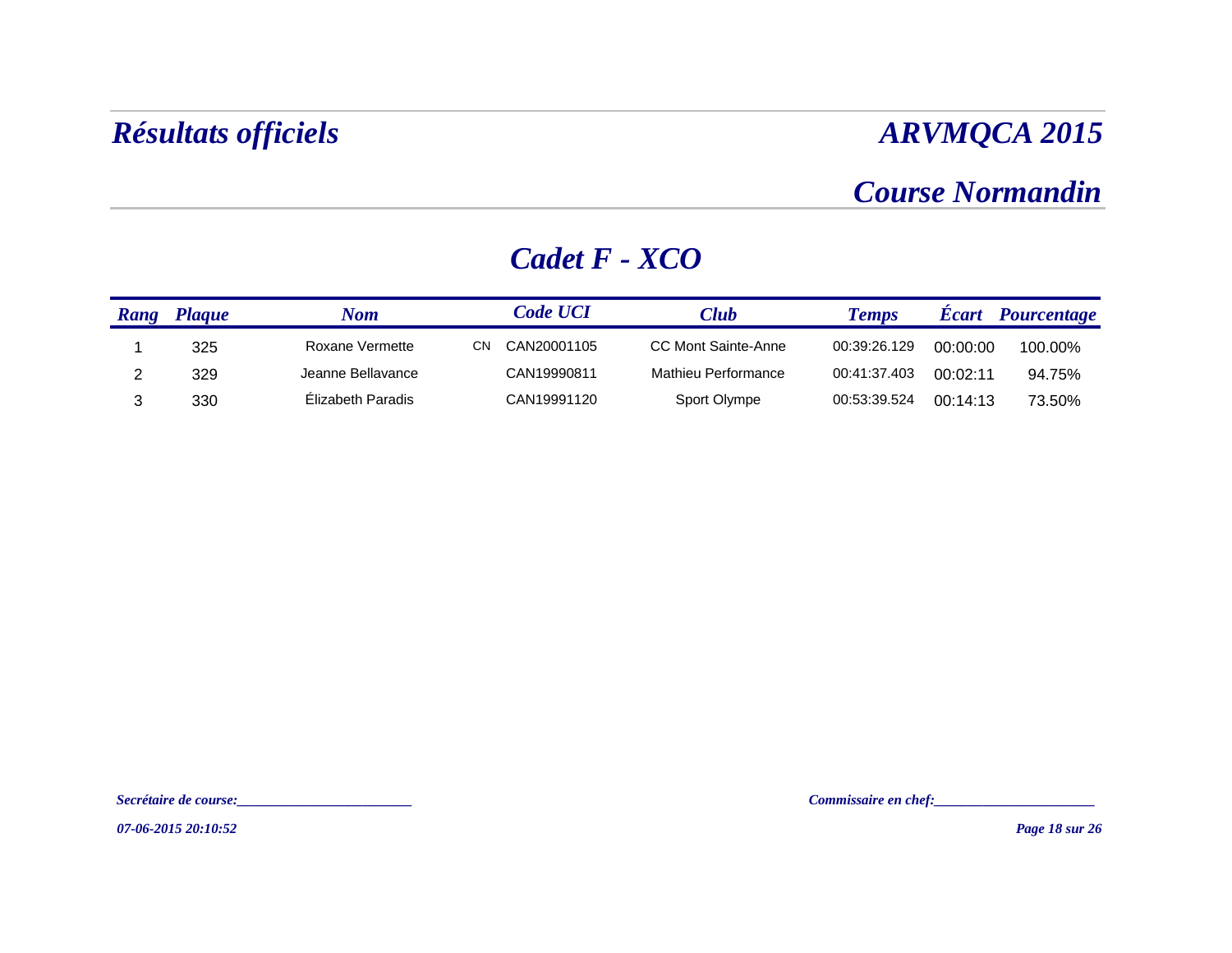### *Course Normandin*

| <b>Rang</b> | <b>Plaque</b> | <b>Nom</b>               |           | <b>Code UCI</b> | <b>Club</b>         | <b>Temps</b> | <b>Écart</b> | <b>Pourcentage</b> |
|-------------|---------------|--------------------------|-----------|-----------------|---------------------|--------------|--------------|--------------------|
|             | 475           | <b>Christine Gourde</b>  | CΝ        | CAN19881201     | Sport Olympe        | 00:40:58.403 | 00:00:00     | 100.00%            |
| 2           | 476           | Mélanie Lavoie           | <b>CN</b> | CAN19761012     | CC Mont Sainte-Anne | 00:43:17.161 | 00:02:19     | 94.65%             |
| 3           | 471           | Nadia Poulin             | CA        | CAN19760425     | Mathieu Performance | 00:44:51.120 | 00:03:53     | 91.34%             |
| 4           | 473           | Vanessa Asselin          |           | CAN19831122     |                     | 00:46:11.273 | 00:05:13     | 88.70%             |
| 5           | 482           | Katherine Couture-Picard |           | CAN19940419     | CC Mont Sainte-Anne | 00:46:52.520 | 00:05:54     | 87.41%             |
| 6           | 481           | Carolanne Gariépy        |           | CAN19900712     | Indépendant         | 00:49:25.665 | 00:08:27     | 82.90%             |
| 7           | 477           | Karine Maltais           |           | CAN19760217     | Sport Olympe        | 00:50:44.133 | 00:09:46     | 80.75%             |
| 8           | 483           | <b>Chantal Bernard</b>   |           | CAN19680822     | Vie Sportive        | 00:52:49.189 | 00:11:51     | 77.56%             |

## *Femme Sport 17+ - XCO*

*Secrétaire de course:\_\_\_\_\_\_\_\_\_\_\_\_\_\_\_\_\_\_\_\_\_\_\_\_\_ Commissaire en chef:\_\_\_\_\_\_\_\_\_\_\_\_\_\_\_\_\_\_\_\_\_\_\_*

*07-06-2015 20:10:52*

*Page 19 sur 26*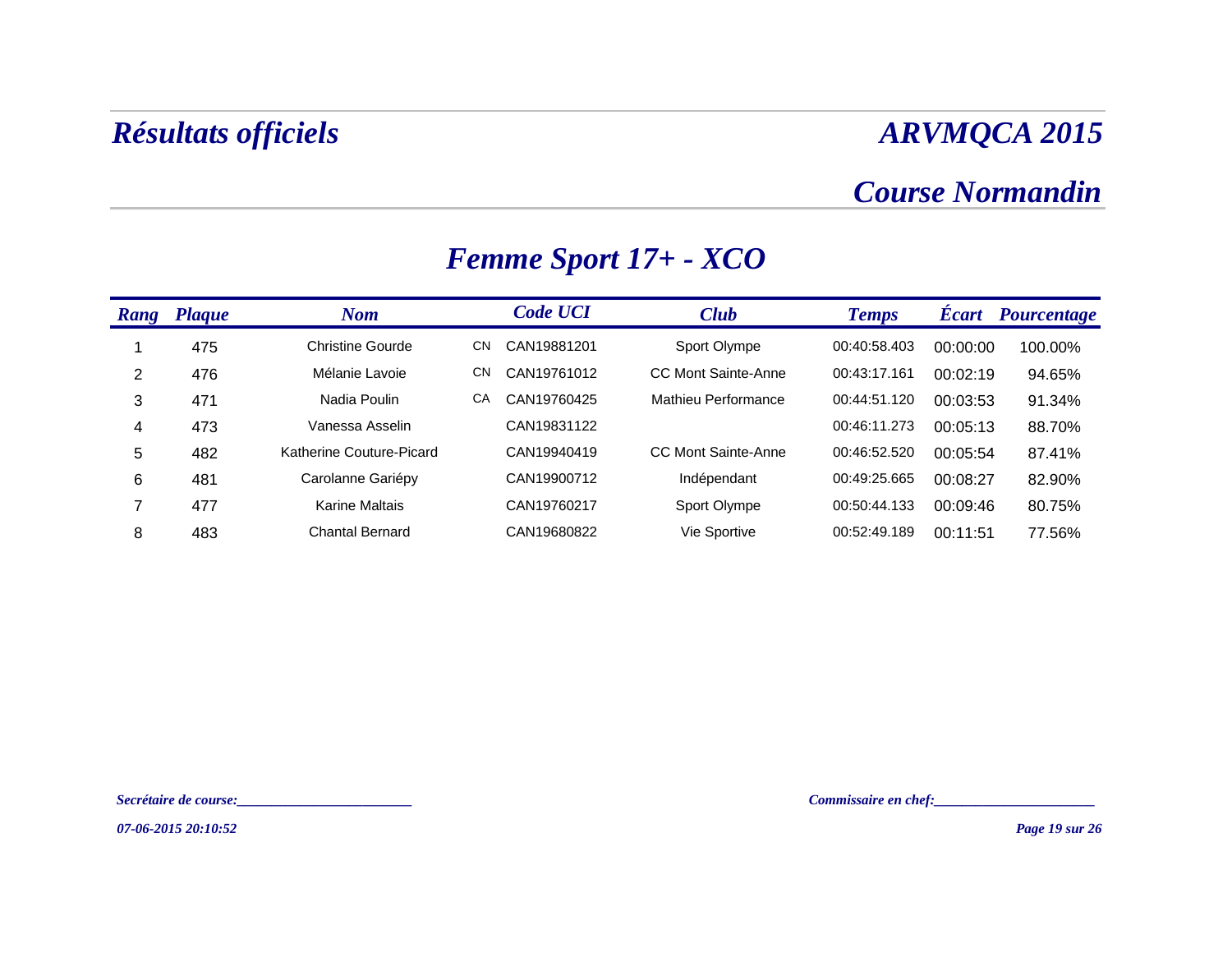### *Course Normandin*

#### *Rang Plaque Nom Code UCI**Club**Temps**Écart**Pourcentage* 1 806 Vincent Lessard CAN19850928 CCM de Beauce 01:03:56.300 00:00:00 100.00%2 807 Jasmin Cantin CAN19901021 Équipe VESR 01:08:44.963 00:04:48 93.02% 3 809 Dave Alain CAN19871202 Équipe VESR 01:11:27.718 00:07:31 89.48% 4808 Jonathan Cantin CAN19890125 Équipe VESR 01:17:12.541 00:13:16 82.82%

#### *Senior Elite H - XCO*

Secrétaire de course:<br> $\blacksquare$ 

*07-06-2015 20:10:52*

*Page 20 sur 26*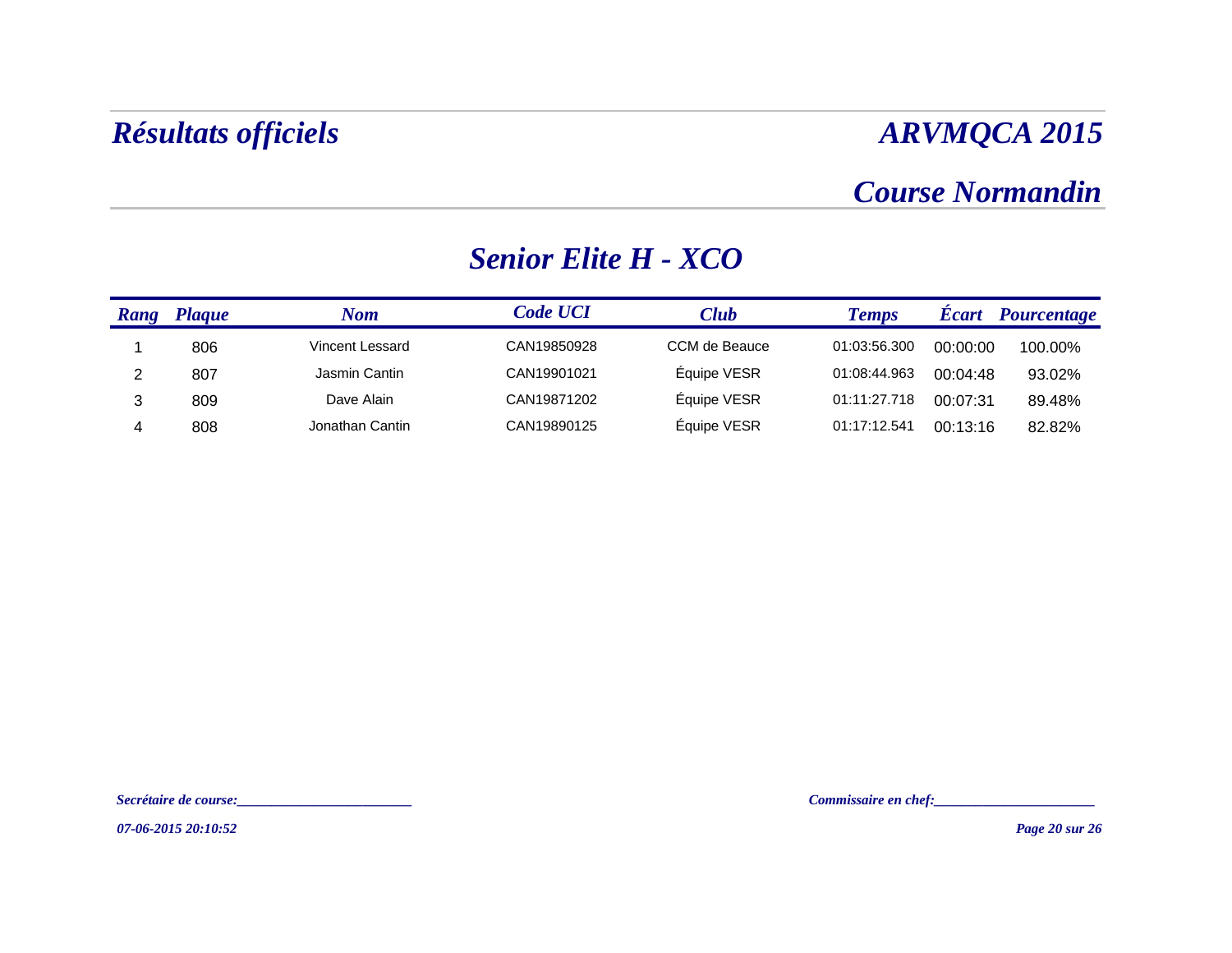### *Course Normandin*

# *Senior Expert H - XCO*

| Rang | <b>Plaque</b> | Nom              | <b>Code UCI</b>    | $\mathbb{C}$ lu $b$ | <b>Temps</b> |          | <b>Ecart</b> Pourcentage |
|------|---------------|------------------|--------------------|---------------------|--------------|----------|--------------------------|
|      | 600           | Rémi Gosselin    | CAN19860223        | Sport Olympe        | 01:26:04.596 | 00:00:00 | 100.00%                  |
|      | 601           | Samuel Chouinard | CN.<br>CAN19960914 | Mathieu Performance | <b>DNF</b>   |          |                          |

*Secrétaire de course:\_\_\_\_\_\_\_\_\_\_\_\_\_\_\_\_\_\_\_\_\_\_\_\_\_ Commissaire en chef:\_\_\_\_\_\_\_\_\_\_\_\_\_\_\_\_\_\_\_\_\_\_\_*

*07-06-2015 20:10:52*

*Page 21 sur 26*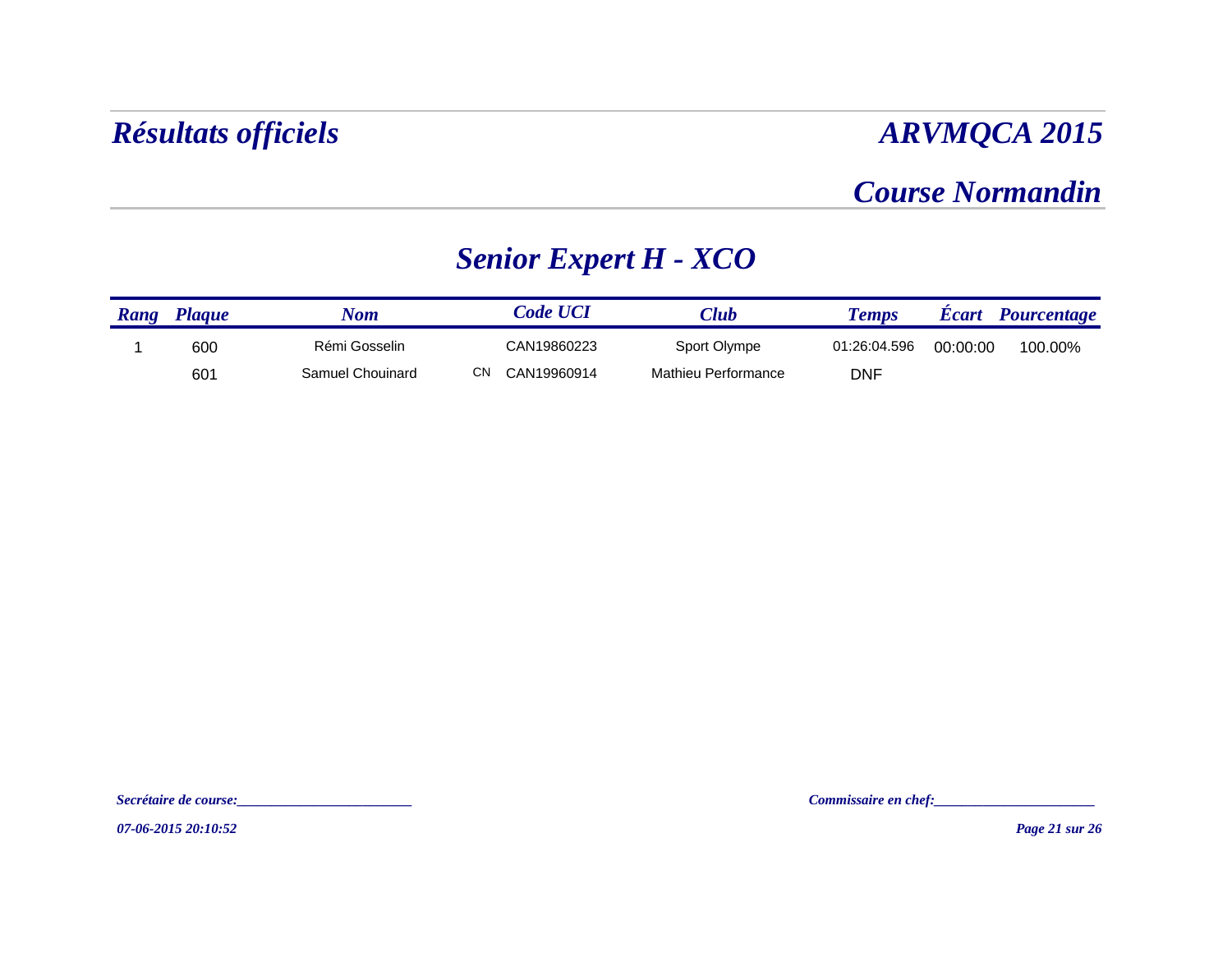### *Course Normandin*

# *Expert H 15-18*

| Rang | <b>Plaque</b> | Nom                              |     | <i><b>Code UCI</b></i> | Club                | <b>Temps</b> | <b>Ecart</b> | Pourcentage |
|------|---------------|----------------------------------|-----|------------------------|---------------------|--------------|--------------|-------------|
|      | 570           | Gabriel de Varennes              | CN. | CAN20000421            | Subway-Sigma        | 00:55:14.979 | 00:00:00     | 100.00%     |
|      | 577           | Marc-Antoine Boucher             | CN. | CAN19990502            | Mathieu Performance | 00:57:34.677 | 00:02:20     | 95.95%      |
|      | 576           | <b>Charles-Antoine Pelletier</b> | CN. | CAN19991126            | Mathieu Performance | 00:58:38.154 | 00:03:24     | 94.20%      |

*Secrétaire de course:\_\_\_\_\_\_\_\_\_\_\_\_\_\_\_\_\_\_\_\_\_\_\_\_\_ Commissaire en chef:\_\_\_\_\_\_\_\_\_\_\_\_\_\_\_\_\_\_\_\_\_\_\_*

*07-06-2015 20:10:52*

*Page 22 sur 26*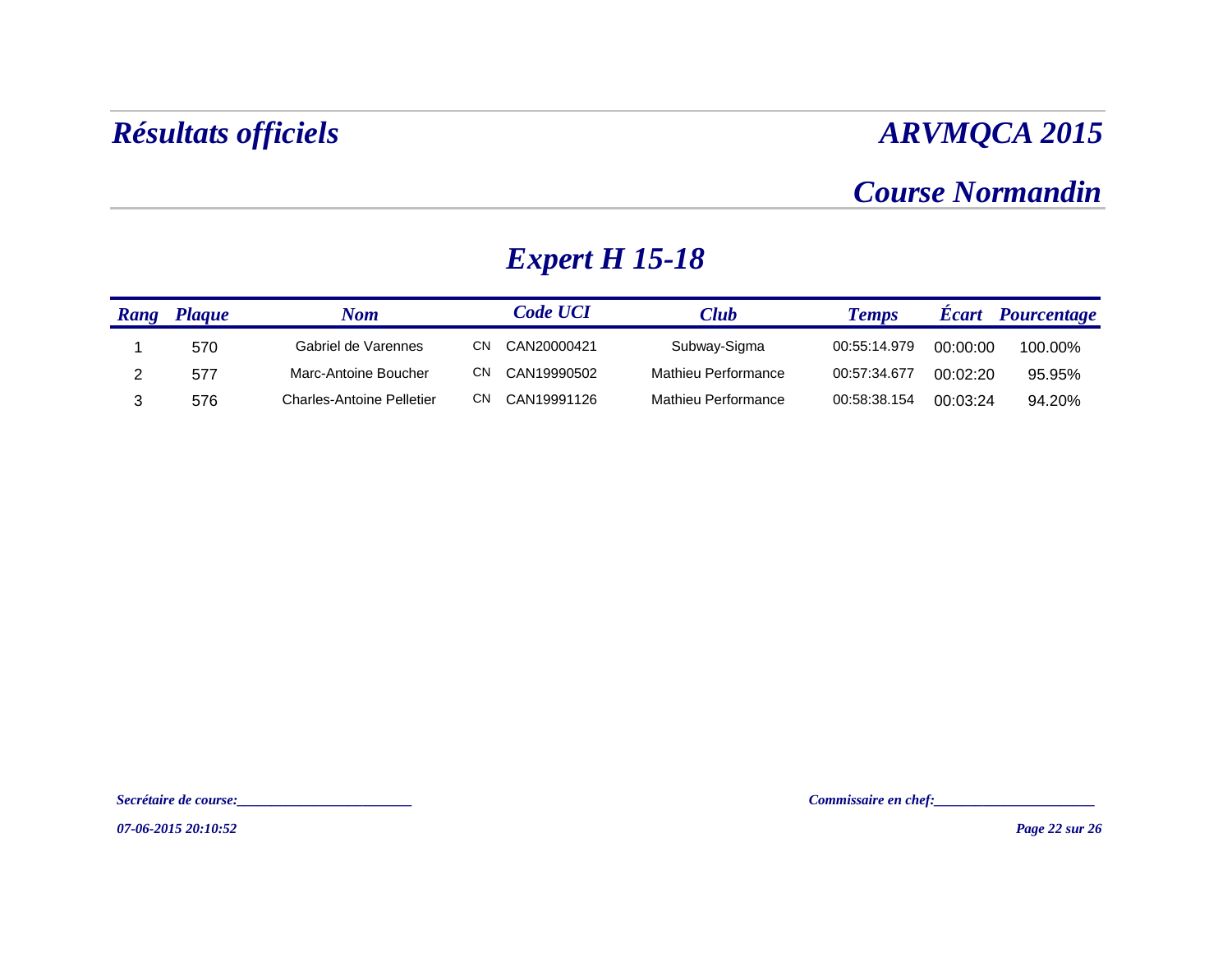### *Course Normandin*

| Rang | <b>Plaque</b> | <b>Nom</b>                |           | <b>Code UCI</b> | <b>Club</b>             | <b>Temps</b> | <b>Ecart</b> | Pourcentage |
|------|---------------|---------------------------|-----------|-----------------|-------------------------|--------------|--------------|-------------|
|      | 629           | Luca Serli                |           | CAN19771201     | Cannondale Technology   | 01:06:12.658 | 00:00:00     | 100.00%     |
| 2    | 622           | Dominic Jean              | <b>CN</b> | CAN19830112     | Sport Olympe            | 01:07:29.363 | 00:01:17     | 98.10%      |
| 3    | 623           | Simon Castonguay          |           | CAN19780526     | <b>Felt MTB</b>         | 01:08:07.318 | 00:01:55     | 97.19%      |
| 4    | 633           | Gino Ricci                |           | CAN19800328     | Indépendant             | 01:08:22.138 | 00:02:10     | 96.83%      |
| 5    | 626           | <b>François Girard</b>    |           | CAN19790802     | Vélo Extrême St-Raymond | 01:10:39.668 | 00:04:27     | 93.70%      |
| 6    | 628           | <b>Mathieu Grenier</b>    |           | CAN19780805     | <b>CVM Normandin</b>    | 01:11:19.370 | 00:05:07     | 92.83%      |
| 7    | 635           | Jean-Philippe Beaudet     |           | CAN19801030     | Mathieu Performance     | 01:12:00.055 | 00:05:48     | 91.94%      |
| 8    | 621           | Vincent Tremblay          |           | CAN19760320     | Vélo Savard             | 01:13:01.176 | 00:06:49     | 90.66%      |
| 9    | 637           | Jean-Philippe Giguère     |           | CAN19801125     | Indépendant             | 01:14:04.387 | 00:07:52     | 89.38%      |
| 10   | 634           | Eric Dulong               | <b>CN</b> | CAN19840428     | Mathieu Performance     | 01:15:02.045 | 00:08:50     | 88.23%      |
| 11   | 630           | <b>Bruno Turcotte</b>     |           | CAN19790511     | Mathieu Performance     | 01:18:04.128 | 00:11:52     | 84.80%      |
| 12   | 632           | <b>Charles Desrochers</b> |           | CAN19810326     |                         | 01:27:20.238 | 00:21:08     | 75.80%      |
|      | 631           | Erick Gosselin            |           | CAN19720110     | Le Pédalier             | <b>DNF</b>   |              |             |

## *Maître Expert 30-39 H - XCO*

*Secrétaire de course:\_\_\_\_\_\_\_\_\_\_\_\_\_\_\_\_\_\_\_\_\_\_\_\_\_ Commissaire en chef:\_\_\_\_\_\_\_\_\_\_\_\_\_\_\_\_\_\_\_\_\_\_\_*

*07-06-2015 20:10:52*

*Page 23 sur 26*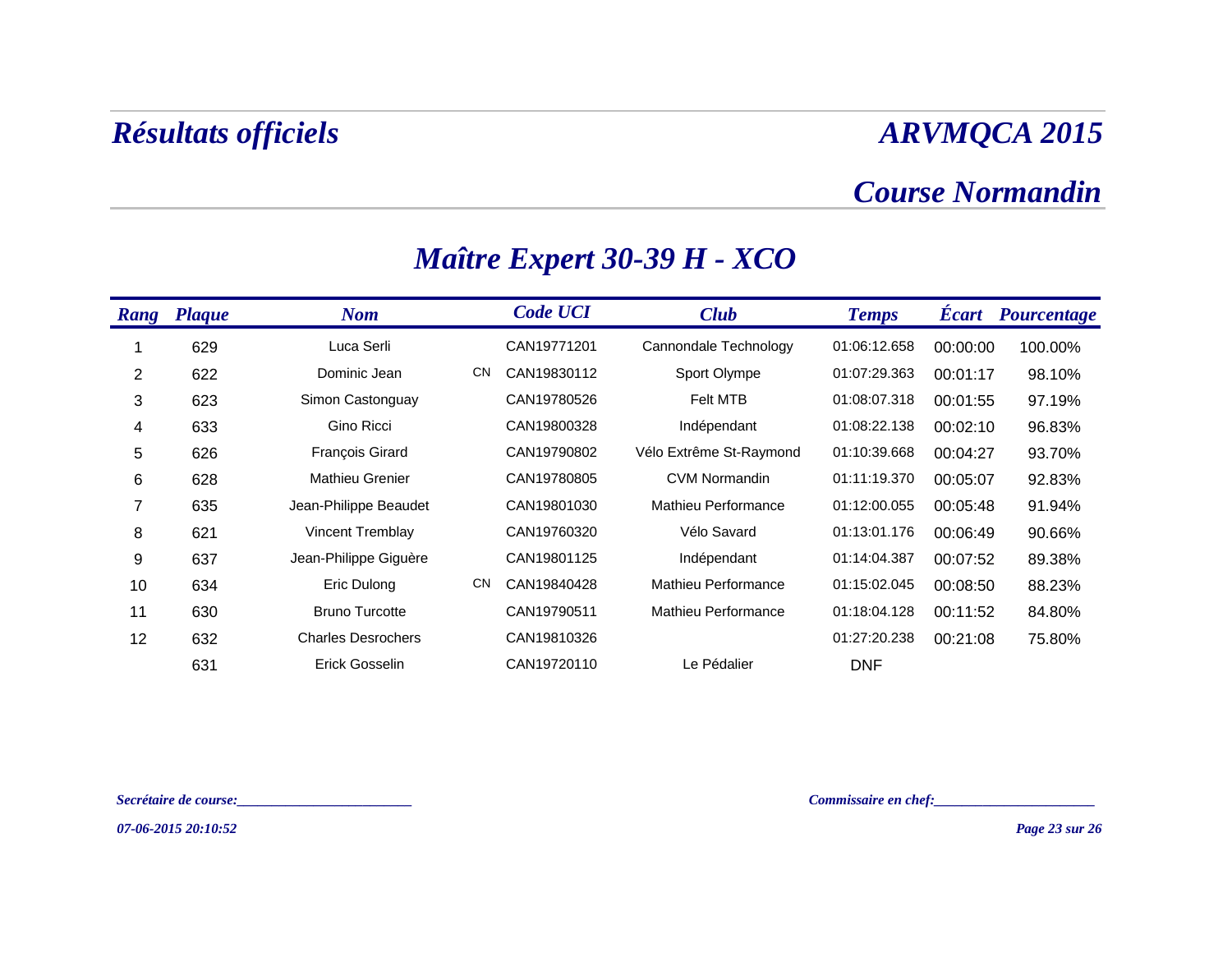### *Course Normandin*

| <b>Rang</b> | <b>Plaque</b> | <b>Nom</b>              |           | <b>Code UCI</b> | <b>Club</b>                | <b>Temps</b> | <b>Ecart</b> | <b>Pourcentage</b> |
|-------------|---------------|-------------------------|-----------|-----------------|----------------------------|--------------|--------------|--------------------|
|             | 664           | <b>Vincent Audet</b>    |           | CAN19700425     | <b>Felt MTB</b>            | 01:06:43.341 | 00:00:00     | 100.00%            |
| 2           | 656           | Stephen Flindall        |           | CAN19720118     | Sport Olympe               | 01:06:57.724 | 00:00:14     | 99.65%             |
| 3           | 658           | Sylvain Poitras         | <b>CN</b> | CAN19690722     | Mathieu Performance        | 01:07:23.027 | 00:00:40     | 99.01%             |
| 4           | 657           | <b>Bernard Vermette</b> |           | CAN19640720     | <b>CC Mont Sainte-Anne</b> | 01:09:40.103 | 00:02:57     | 95.77%             |
| 5           | 663           | Mario Girard            |           | CAN19710811     | Indépendant                | 01:10:56.935 | 00:04:13     | 94.06%             |
| 6           | 662           | Stéphane Lemire         |           | CAN19750503     | <b>CC Mont Sainte-Anne</b> | 01:11:39.242 | 00:04:56     | 93.11%             |
| 7           | 665           | Gilles Morneau          |           | CAN19580830     | Le Pédalier                | 01:11:39.763 | 00:04:56     | 93.11%             |
| 8           | 660           | Éric Gagnon             | <b>CN</b> | CAN19750825     | Specialized                | 01:12:29.303 | 00:05:46     | 92.04%             |
| 9           | 509           | Jean-Marc Dulac         |           | CAN19750609     | <b>Brunet</b>              | 01:13:12.016 | 00:06:29     | 91.14%             |
| 10          | 661           | Jonathan Gingras        |           | CAN19740916     | <b>CC Mont Sainte-Anne</b> | 01:14:19.127 | 00:07:36     | 89.77%             |
| 11          | 666           | Charles-Étienne Giguère |           | CAN19680613     |                            | 01:15:04.913 | 00:08:21     | 88.88%             |
| 12          | 655           | <b>Pierrot Bernier</b>  |           | CAN19661003     | Mathieu Performance        | 01:15:59.201 | 00:09:16     | 87.80%             |

## *Maître Expert 40+ H - XCO*

*Secrétaire de course:\_\_\_\_\_\_\_\_\_\_\_\_\_\_\_\_\_\_\_\_\_\_\_\_\_ Commissaire en chef:\_\_\_\_\_\_\_\_\_\_\_\_\_\_\_\_\_\_\_\_\_\_\_*

*07-06-2015 20:10:53*

*Page 24 sur 26*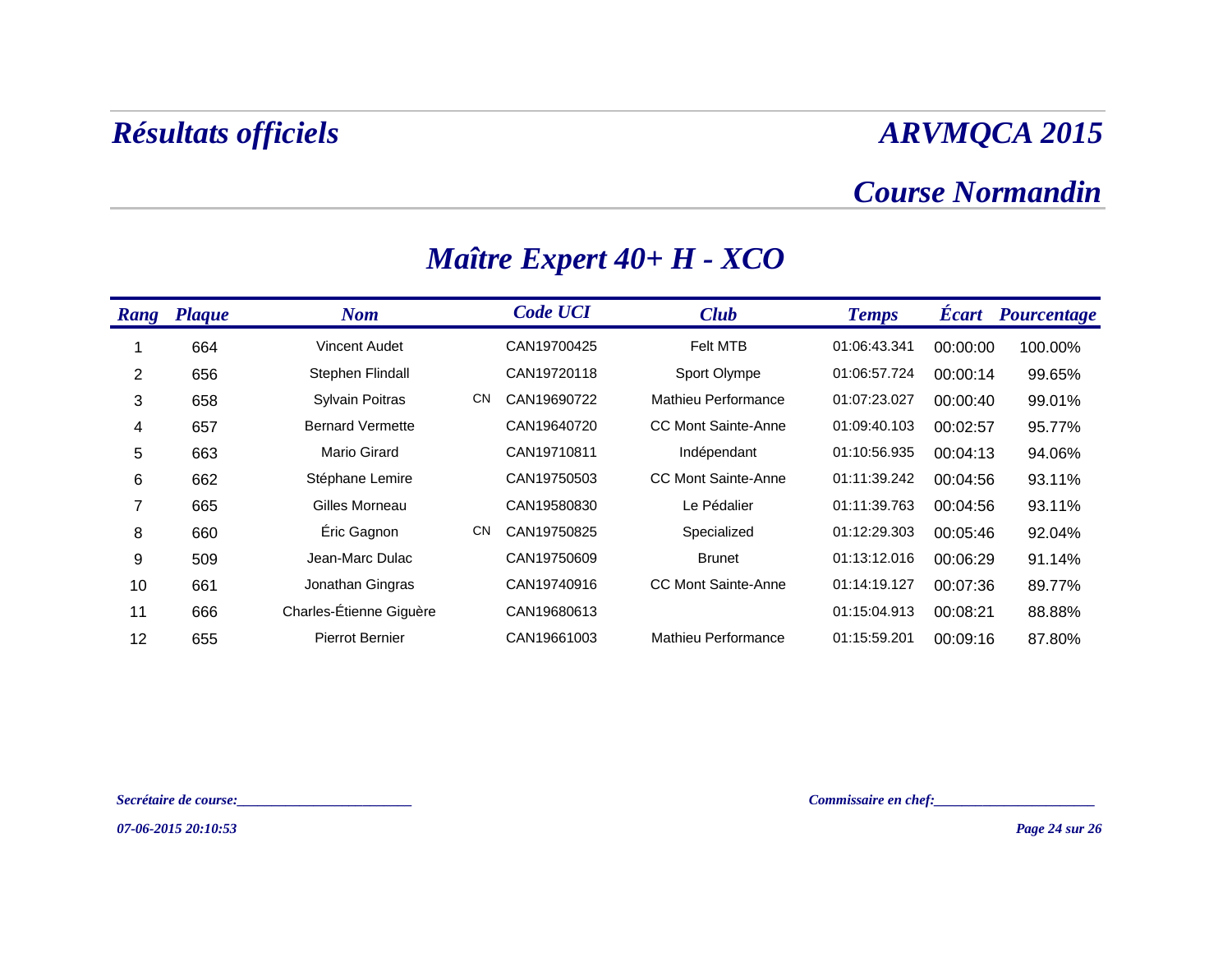### *Course Normandin*

| Rang | <b>Plaque</b> | <b>Nom</b>              |           | <b>Code UCI</b> | <b>Club</b>          | <b>Temps</b> | <b>Ecart</b> | <b>Pourcentage</b> |
|------|---------------|-------------------------|-----------|-----------------|----------------------|--------------|--------------|--------------------|
|      | 858           | Caroline Villeneuve     | <b>CN</b> | CAN19830714     | Le Pédalier          | 00:55:31.976 | 00:00:00     | 100.00%            |
| 2    | 869           | Émilie Roy              |           | CAN19850612     | Felt MTB             | 00:56:42.426 | 00:01:11     | 97.91%             |
| 3    | 863           | <b>Christine Soucy</b>  |           | CAN19710726     |                      | 00:56:47.870 | 00:01:16     | 97.77%             |
| 4    | 851           | Madeleine Lemyre        | <b>CN</b> | CAN19790309     | Mathieu Performance  | 00:57:41.004 | 00:02:10     | 96.24%             |
| 5    | 850           | <b>Chantal Petit</b>    | <b>CN</b> | CAN19710603     | Subway-Sigma         | 00:57:54.623 | 00:02:23     | 95.88%             |
| 6    | 855           | Caroline Patry          |           | CAN19680224     | Specialized          | 01:00:44.975 | 00:05:13     | 91.41%             |
| ⇁    | 862           | Édith Blanchet-Lévesque |           | CAN19890331     | Subway-Sigma         | 01:07:43.945 | 00:12:12     | 81.98%             |
| 8    | 861           | <b>Judith Desmeules</b> | <b>CN</b> | CAN19960306     | <b>CC Charlevoix</b> | 01:12:03.248 | 00:16:32     | 77.05%             |
|      | 860           | Luce Anne Desmeules     | <b>CN</b> | CAN19971021     | <b>CC Charlevoix</b> | <b>DNF</b>   |              |                    |

## *Femme Expert 17+ - XCO*

*07-06-2015 20:10:53*

*Secrétaire de course:\_\_\_\_\_\_\_\_\_\_\_\_\_\_\_\_\_\_\_\_\_\_\_\_\_ Commissaire en chef:\_\_\_\_\_\_\_\_\_\_\_\_\_\_\_\_\_\_\_\_\_\_\_*